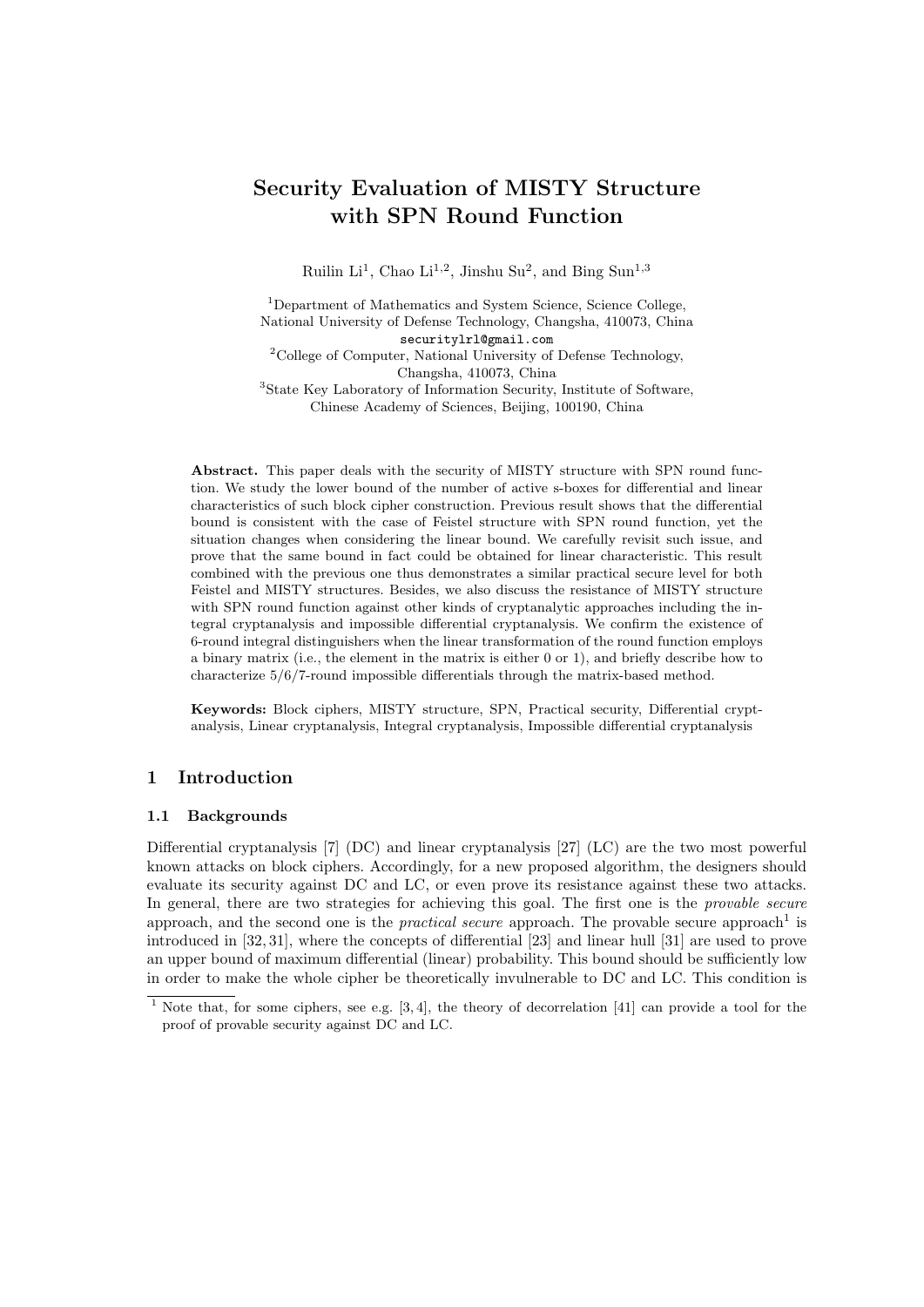usually achieved by imposing a (relative hard) restriction on the round function. Another approach is the practical secure approach [19], which concentrates on the differential characteristic and linear characteristics, other than the differential and linear hull. According to this approach, if the upper bound of the maximum differential and linear characteristic probabilities are less than (usually) the security threshold, the whole cipher is said to be practically secure against DC and LC.

High-level structures play an essential role in designing block ciphers resisting DC and LC. There are many well-known block cipher structures, including SPN structure, Feistel structure, MISTY structure, Lai-Massey structure, etc. Since most of these block cipher structures can provide their provable security proofs against DC and LC based on some assumptions of the round function, choosing which kind of round function becomes a key step in the design of a secure block cipher. SPN-type round functions attract more attentions in recent years, since they can provide good performance, and meanwhile without lost of security. Many block ciphers, such as Camellia, CLEFIA, SMS4, etc. adopt such kind of round functions.

#### **1.2 Related Works**

Both provable and practical approaches have been widely adopted to demonstrate the security of various block cipher structures. For instance, using the idea of provable security, the upper bound of differential and linear hull probabilities for Feiste structure are obtained in [2, 32, 31], and the result for SPN structure are shown in [15, 16, 33]. While using the notation of practical security, the upper bound of probabilities of differential and linear characteristic of Feistel ciphers are obtained in [19].

It is believed that for most block cipher structures, if the round function is SPN-type, the maximum probability of differential and linear characteristic can usually be converted to the least number of active differential and linear s-boxes. Thus when considering the practical security aspects, the method of counting (or providing the lower bound of) the number of active s-boxes becomes a well used technique. For SPN structure, this approach had been formalized as the *wide trail strategy* [10], which is widely used in many block cipher designs [11, 12, 34]. For Feistel structure with SPN round function, a similar result is obtained by Kanda in [22], followed by some advanced results using the technique of *diffusion switching mechanism* to avoid the *difference cancellation* as shown in [36–38]. Recently, many results are also obtained for generalized Feistel structureswith SPN round function, see e.g. [8, 42, 35, 39].

MISTY structure is another well-known block cipher structure that is introduced by Matsui in [29] and is recommended as an alternative scheme of Feistel structure, due to its provable security against DC and LC. In [13], Gilbert and Minier formalize the standard MISTY structure as the L-scheme and refer the dual structure as the R-scheme and provide the proof of (super) pseudorandomness. Another advantage of MISTY structure is that it allow parallel computations in the encryption direction. Due to this, MISTY structure has been chosen as the underlying high-level structure of the block cipher MISTY2 [30], and meanwhile, as the basic low-level structure of the round function and the component in block ciphers MISTY1 [30], MISTY2, and KASUMI [40].

#### **1.3 Main Results and Outline of This Paper**

This paper mainly concentrates the practical security of MISTY structure when the round function is SPN-type. Let  $\mathcal{B}_d$  (resp.  $\mathcal{B}_l$ ) be the differential (resp. linear) branch number of the linear transformation. Previous result [44] shows that the number of differential active s-boxes in 4*r* rounds is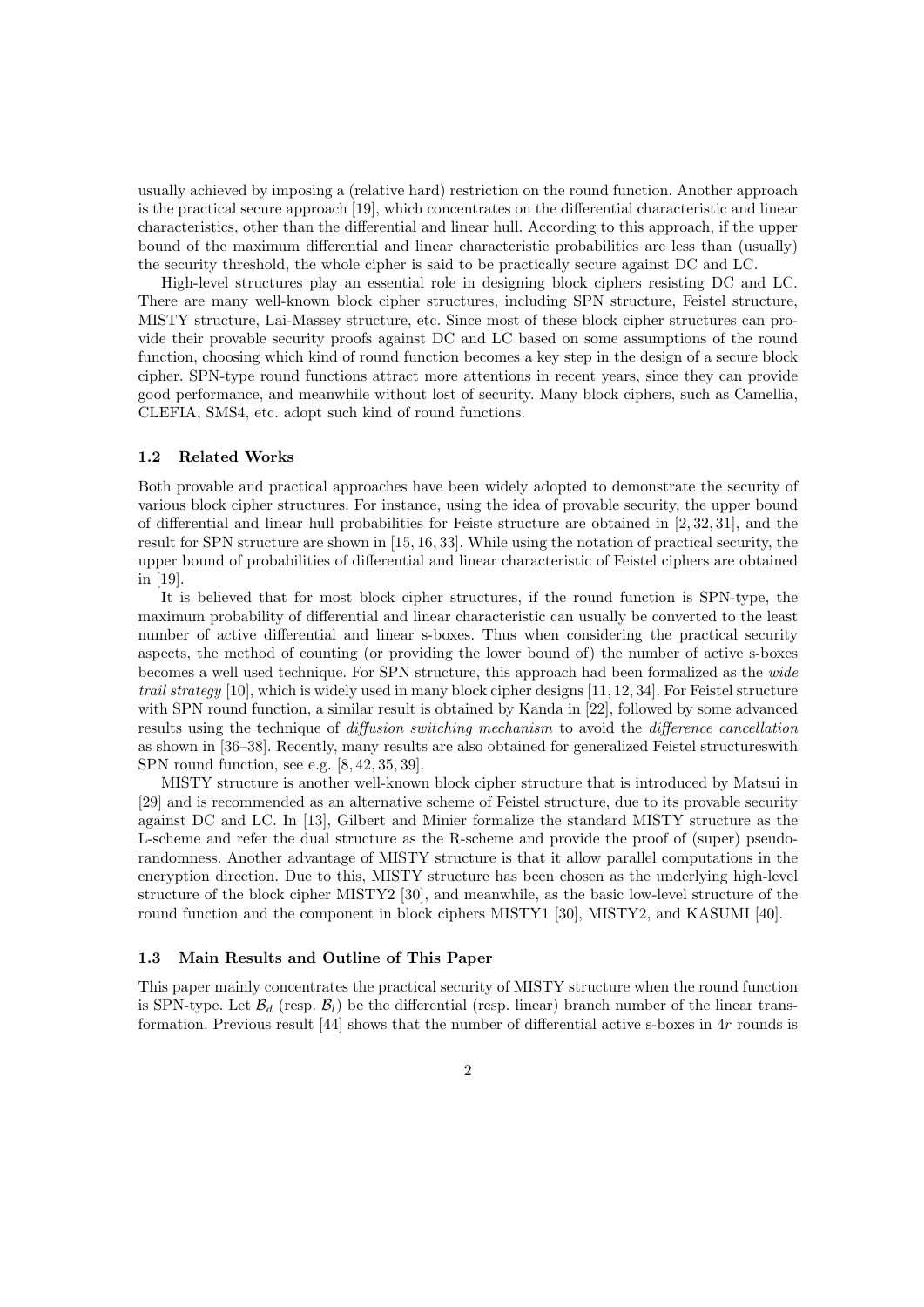at least  $B_d \times r + \lfloor r/2 \rfloor$ . This lower bound for differential characteristic is consistent with the case of Feistel structure with SPN round function [22]. However, as the authors mentioned, the situation changes when considering the linear characteristic.

We carefully revisit such issue, and prove that the same bound in fact could be obtained for linear characteristic. That is to say the number of active s-boxes in any linear characteristic over  $4r$  rounds is at least  $B_l \times r + |r/2|$ . This result combined with the previous one thus demonstrate a similar practical secure level for both Feistel and MISTY structures. Besides, we also discuss the resistance of MISTY structure with SPN round function against other kinds of cryptanalytic approaches including the integral cryptanalysis and the impossible differential cryptanalysis. We confirm the existence of 6-round integral distinguishers when the linear transformation of the round function employs a binary matrix, and briefly describe how to characterize 5*/*6*/*7-round impossible differentials through the matrix-based method.

All of the above results can be applied to the block cipher p-Camellia that is proposed in [44]. For instance, the least number of active s-boxes for 16-round linear characteristic can be improved from 15 to 22, which demonstrates the practical resistance of p-Camellia against LC. Meanwhile, 6*/*7-round integral distinguishers and 5*/*6*/*7-round impossible differentials can be constructed (previous known results are only 4-round), which significantly improve the distinguishing bounds of p-Camellia (See Appendix A).

The outline of this paper is as follows: some preliminaries are introduced in Section 2. Section 3 revisits the practical security of MISTY structure with SPN round function against DC and LC. Section 4 discusses the resistance of such block cipher construction against other kinds of cryptanalytic approaches including the integral cryptanalysis and impossible differential cryptanalysis. Finally, Section 5 concludes this paper.

#### **2 Preliminaries**

#### **2.1 Notations**

Let  $X = (x_1, x_2, \ldots, x_n), Y = (y_1, y_2, \ldots, y_n) \in \mathbb{F}_{2^d}^n$ , where *d* and *n* are some integers, then the following notations are used throughout this paper.

 $\Delta X$ : difference of *X* and  $X'$ ,  $\Delta X = X \oplus X'$ *Γ Y* : mask value of *Y*  $X \oplus Y$ : bitwise exclusive-OR (XOR) of *X* and *Y Y · Γ Y* : parity of bitwise product *Y* and *Γ Y X∥Y* : concatenation of *X* and *Y*

# **2.2 MISTY Structure**

Consider any block cipher that employs a MISTY structure (see Fig.1). Let  $(X_{i-1}, X_i)$  be the input of the *i*-th round, then the output is  $(X_i, X_{i+1})$  satisfying

$$
X_{i+1} = F(X_{i-1}, K_i) \oplus X_i,
$$

where  $F(\cdot, \cdot)$  is the round function and  $K_i$  is the round key. In order to make MISTY structure invertible, for any fixed round key  $K_i$ ,  $F(\cdot, K_i)$  must be bijective. Assume the plaintext is  $(X_0, X_1)$ , then after iterating the above round transformation *r* times, the ciphertext is defined as  $(X_{r+1}, X_r)$ .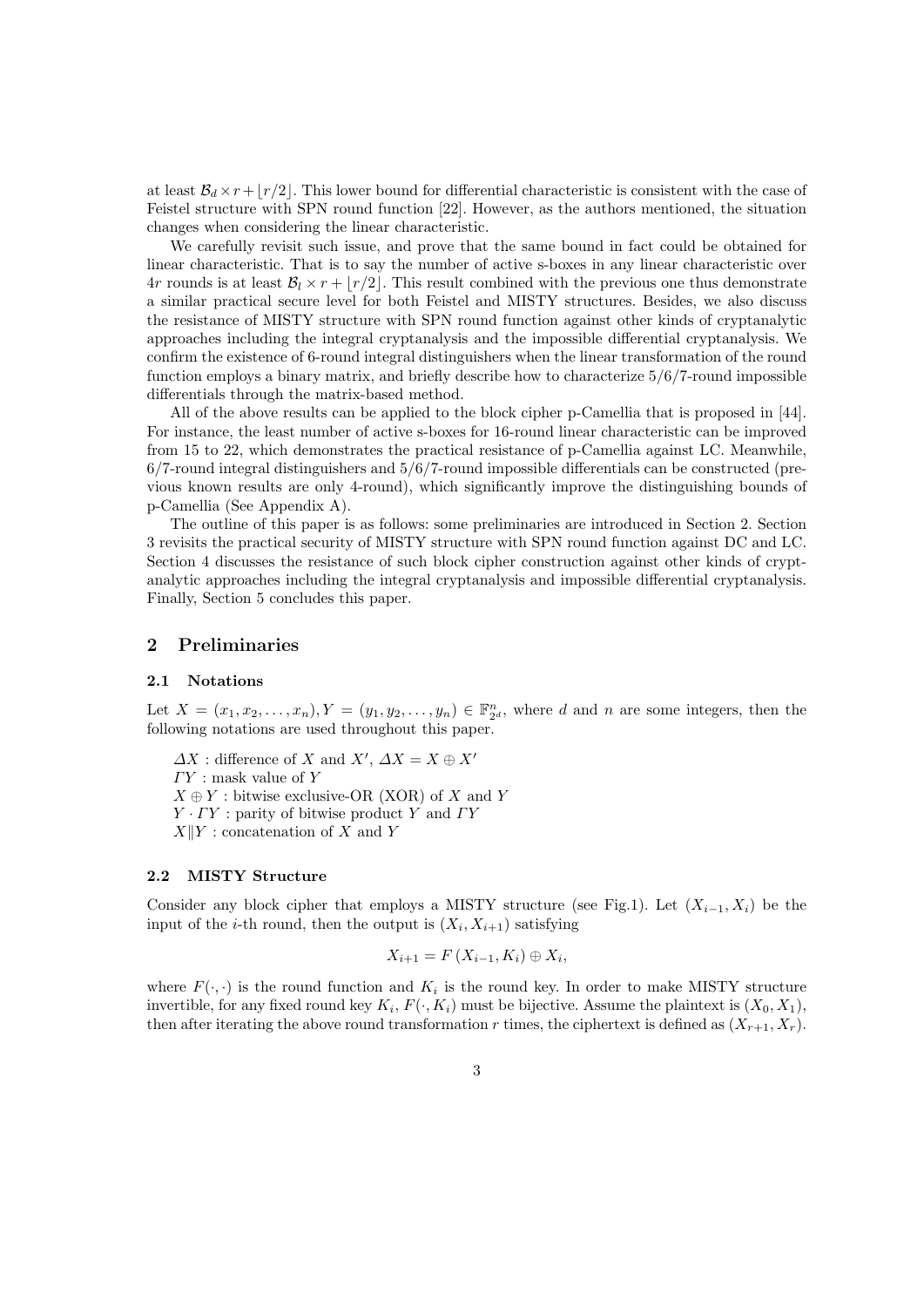

**Fig. 1.** The *i*-th round of MISTY structure

In this paper, we focus on MISTY structure with SPN round function, that is  $F(X,K)$  $P(S(X \oplus K))$ , where the input *X* is first XORed with the round key *K* known as the *round key addition layer*, and then the result is fed into a *substitution layer* defined as a non-linear bijective transformation *S* over  $\mathbb{F}_{2^d}^n$  by *n* parallel S-boxs on  $\mathbb{F}_{2^d}$ , followed by a *diffusion layer* which employs an invertible linear transformation *P* defined over  $\mathbb{F}_{2^d}^{n \times n}$ . More precisely,

$$
S: \mathbb{F}_{2^d}^n \to \mathbb{F}_{2^d}^n, X = (x_1, x_2, \dots, x_n) \mapsto Z = S(X) = (s_1(x_1), s_2(x_2), \dots, s_n(x_n)),
$$
  
\n
$$
P: \mathbb{F}_{2^d}^n \to \mathbb{F}_{2^d}^n, Z = (z_1, z_2, \dots, z_n) \mapsto Y = P(Z) = (y_1, y_2, \dots, y_n).
$$

In the following sections, we will use  $X_{i-1}$  (resp.  $Y_{i-1}$ ) to denote the input (resp. output) of the *i*-th round function, i.e.  $Y_{i-1} = F(X_{i-1} \oplus K_i)$ . Let  $Z_{i-1}$  denote the intermediate variable after the substitution layer in the *i*-th round function, thus  $Z_{i-1} = S(X_{i-1} \oplus K_i)$  and  $Y_{i-1} = P(Z_{i-1})$ .

It is worth noting that we will neglect the effect of the round key addition layer when considering the provable or practical security evaluation of block ciphers, since in these situations we assume that the round-key consists of independent and uniform random bits and is bitwise XORed with the data, i.e.  $Y = F(X \oplus K) = F(X) = P(S(X))$ . One can discriminate those situations according to the context.

#### **2.3 Definitions**

In this subsection, we give some definitions used in the following sections.

**Definition 1.** *Given*  $\Delta x, \Delta z, \Gamma x, \Gamma z \in \mathbb{F}_2^d$ , the differential and linear probabilities of each s-box *are defined as*

$$
DP^{s_i}(\Delta x \to \Delta z) = \frac{\#\{x \in \mathbb{F}_2^d | s_i(x) \oplus s_i(x \oplus \Delta x) = \Delta z\}}{2^d}
$$

$$
LP^{s_i}(\Gamma z \to \Gamma x) = \left(2 \times \frac{\#\{x \in \mathbb{F}_2^d | x \cdot \Gamma x = s_i(x) \cdot \Gamma z\}}{2^d} - 1\right)^2
$$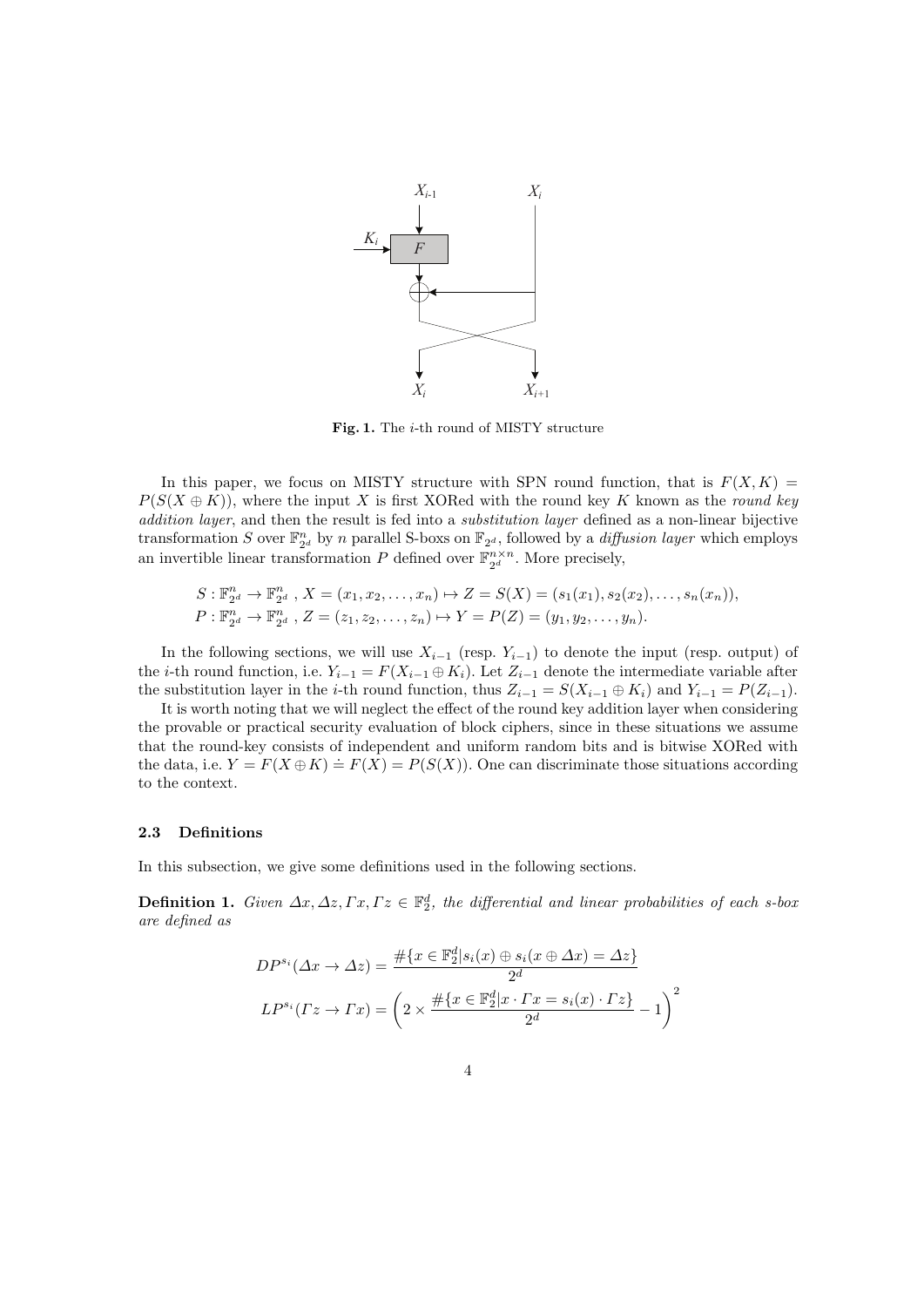**Definition 2.** *The maximum differential and linear probability of s-boxes are defined as:*

$$
p_s = \max_i \max_{\Delta x \neq 0, \Delta z} DP^{s_i}(\Delta x \to \Delta z)
$$

$$
q_s = \max_i \max_{\Gamma x, \Gamma z \neq 0} LP^{s_i}(\Gamma z \to \Gamma x)
$$

*Thus,*  $p_s$  (resp.  $q_s$ ) *is the upper bound of the maximum of differential* (resp. *linear*) *probabilities for all s-boxes.*

**Definition 3.** *A differential active s-box is defined as an s-box whose input difference is non-zero. Similarly, a linear active s-box is defined as an s-box whose output mask value is non-zero. Note that if the s-box is bijective, then such s-box given a non-zero output difference* (resp. *input mask value*) *is also a differential* (resp. *linear*) *active s-box.* 

**Definition 4.** Let  $X = (x_1, x_2, \ldots, x_n) \in \mathbb{F}_{2^d}^n$ , then the bundle weight of  $X$  is defined by

$$
H_w(X) = \# \{ i | x_i \neq 0 \}.
$$

For convenience, given a linear transformation  $P: \mathbb{F}_{2^d}^n \to \mathbb{F}_{2^d}^n$ , we will simply use P to denote its matrix representation and *P T* to denote the transpose of *P*. Then the differential/linear branch number [9, 12] is defined as follows:

**Definition 5.** *The differential branch number of P is defined as*

$$
\mathcal{B}_d = \min_{\Delta X \neq 0} \left( H_w(\Delta X) + H_w(P \cdot \Delta X) \right).
$$

**Definition 6.** *The linear branch number of P is defined as*

$$
\mathcal{B}_l = \min_{\Gamma Y \neq 0} \left( H_w(\Gamma Y) + H_w(\mathbf{P}^T \cdot \Gamma Y) \right).
$$

# **3 Practical Security Evaluation Against DC and LC**

To evaluate the practical security of Feistel ciphers with SPN round function against DC and LC, Kanda presents the following result, which implies that clarifying the upper bound of the maximum differential (resp. linear) characteristic probability is equivalent to showing the lower bound of minimum number of differential (resp. linear) active s-boxes. In general <sup>2</sup>, this result can be applied to many other kinds of block cipher constructions.

**Proposition 1.** <sup>3</sup> *Assume Feistel ciphers with SPN round function, let*  $\mathcal{D}^{(r)}$  *and*  $\mathcal{L}^{(r)}$  *be the minimum number of active s-boxes over any r-round differential and linear characteristics, then r-round differential and linear characteristic probability*  $p_d^{(r)}$  $p_d^{(r)}$  and  $p_l^{(r)}$ *l satisfy the following relationship:*

$$
p_d^{(r)} \le p_s^{\mathcal{D}^{(r)}} \quad \text{and} \quad p_l^{(r)} \le q_s^{\mathcal{L}^{(r)}}.
$$

<sup>&</sup>lt;sup>2</sup> For a counterexample, one can refer the kind of unbalanced Feistel structure with contracting MDS diffusion as shown in [8].

 $3$  This proposition is presented as Definition 8 and Definition 10 in [22].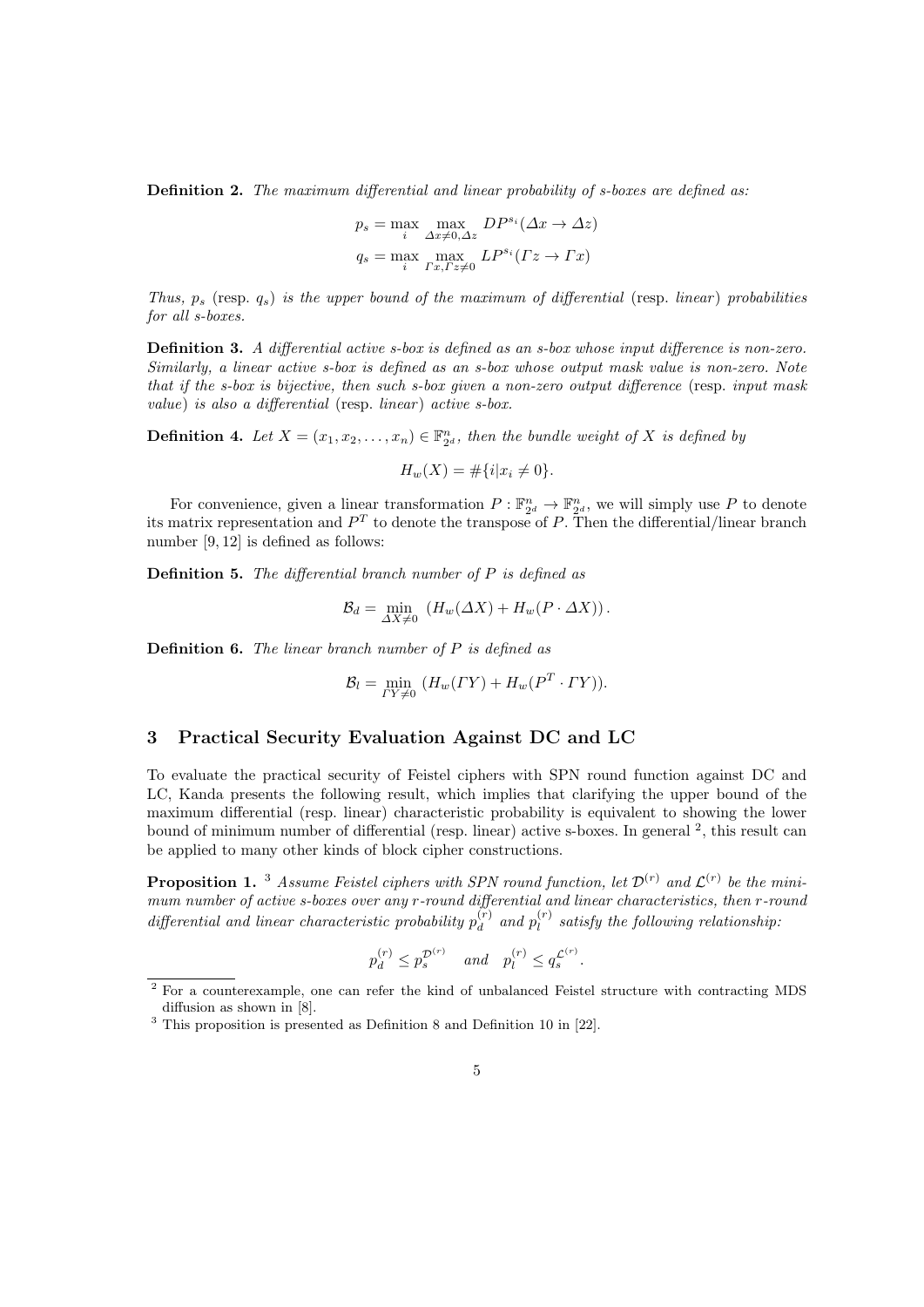Kanda also demonstrates that for Feistel ciphers with SPN round function, if the linear transformation is bijective, the cipher can be transformed into a Feistel cipher with PSN round function. Thus, according to the duality [5, 28] between DC and LC of Feistel structure, one only needs to give the lower bound of the number of active s-boxes for differential characteristic.

However, Kanda's approach cannot be extended to the case of MISTY structure with SPN round function due to the fact that MISTY structure and its dual structure is not the same. Thus we must study the lower bound of minimum number of active s-boxes for differential and linear characteristics respectively. For convenience, we will still use  $\mathcal{D}^{(r)}$  and  $\mathcal{L}^{(r)}$  to represent be the minimum number of differential and linear active s-boxes over *r*-round MISTY structure with SPN round function.

## **3.1 Lower Bound of the Number of Differential Active S-boxes**

In this subsection, we just list the result for the lower bound of then number of differential active s-boxes over 4*r*-round MISTY structure with SPN round function. Remind that in [44], MISTY structure is referred as 2-cell GF-NLFSR.

**Proposition 2.** [44] *The minimum number of differential active s-boxes for* 4*r-round* 2*-cell GF-NLFSR cipher with SPN round function satisfies*

$$
\mathcal{D}^{(4r)} \geq \mathcal{B}_d \times r + \lfloor r/2 \rfloor.
$$

Note that this differential bound is consistent with the case of Feistel structure with SPN round function.

#### **3.2 Lower Bound of the Number of Linear Active S-boxes**

In this subsection, we revisit the practical security of MISTY structure with SPN round function against LC. Previous result<sup>4</sup> only gives a lower bound of the number of linear active s-boxes for some consecutive rounds when  $B_l = 5$ , and the bound is far from tight. We present a new bound for the general case by carefully studying the relationship of the mask values between different rounds.

To this end, the propagation rule of the mask value should be investigated. As discussed in [5, 28], for Feistel structure, there exists a duality between differential characteristic and linear characteristic. For MISTY structure, this duality can be described as shown in Fig. 2. Thus, for differential characteristic, we have  $\Delta Y_{i-1} = \Delta X_i \oplus \Delta X_{i+1}$ , where  $i \geq 1$ , while for linear characteristic, we have  $\Gamma X_i = \Gamma Y_{i-2} \oplus \Gamma Y_{i-1}$ , where  $i \geq 2$ .

Note that for MISTY structure with SPN round function, the minimum number of linear active s-boxes over *r*-round is defined by

$$
\mathcal{L}^{(r)} = \min_{(\Gamma Y_0, \Gamma Y_1, \dots, \Gamma Y_{r+1}) \neq (0, 0, \dots, 0)} \sum_{i=0}^{r-1} H_w(\Gamma Z_i).
$$

We first present the following lemma.

<sup>4</sup> This result is obtained in [44], where MISTY structure is referred as 2-cell GF-NLFSR. It is shown that, when  $B_l = 5$ , the lower bound of the number of linear active s-boxes is 3 for 4 rounds, 7 for 8 rounds, 11 for 12 rounds and 15 for 16 rounds.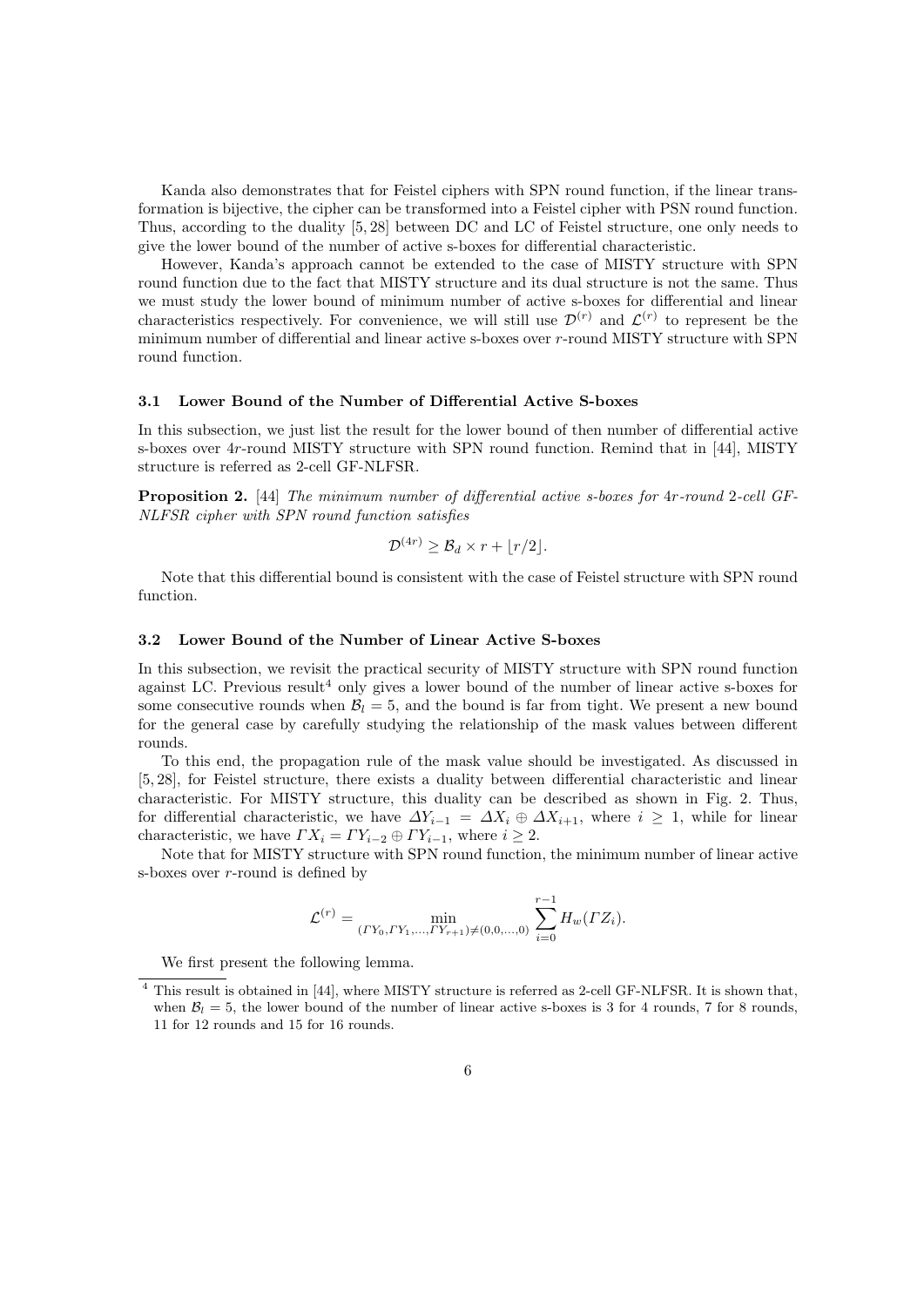

**Fig. 2.** MISTY structure (Left) and its Dual structure (Right)

**Lemma 1.** Let  $\Gamma X_{i-1}$ , and  $\Gamma Y_{i-1} \neq 0$  be the mask value of the input  $X_{i-1}$  and output  $Y_{i-1}$  in *the i*-th round, where  $i \geq 1$  *then* 

$$
H_w(P^T \cdot \Gamma X_{i-1}) + H_w(P^T \cdot \Gamma Y_{i-1}) \ge \mathcal{B}_l.
$$

*Proof.* Let  $Z_{i-1}$  be the intermediate value after the substitution layer in the *i*-th round and  $\Gamma Z_{i-1}$ be the mask value of  $Z_{i-1}$ , then  $Z_{i-1} = S(X_{i-1})$  and  $Y_{i-1} = P \cdot Z_{i-1}$ .

Assume  $X_{i-1} = P \cdot V_{i-1}$ , then  $\Gamma V_{i-1} = P^T \cdot \Gamma X_{i-1}$ . Further from  $Y_{i-1} = P \cdot Z_{i-1}$ , we get  $\Gamma Z_{i-1} = P^T \cdot \Gamma Y_{i-1}$ , thus

$$
H_w(P^T \cdot FX_{i-1}) + H_w(P^T \cdot TY_{i-1})
$$
  
=  $H_w(\Gamma V_{i-1}) + H_w(\Gamma Z_{i-1})$   
=  $H_w(\Gamma V_{i-1}) + H_w(\Gamma X_{i-1})$   
 $\geq B_l.$ 

To further facilitate our proof, we introduce the following useful definition.

**Definition 7.** For MISTY structure with SPN round function, let  $O_r = (Y_i, Y_{i+1}, \ldots, Y_{i+r-1})$  be *the output of the* (*i* + 1)*-th,* (*i* + 2)*-th, . . . ,* (*i* + *r*)*-th round functions, and Γ O<sup>r</sup>* = (*Γ Yi, Γ Yi*+1*,*  $I_1, I_2, I_3, I_4, I_5, I_7, I_8$  *be the corresponding mask value of*  $O_r$ *, then the truncated form (or pattern) of*  $\Gamma O_r$ is defined by a binary sequence  $(a_i, a_{i+1}, \ldots, a_{i+r-1})$ , where  $a_{i+j} = 0$  if  $\Gamma Y_{i+j} = 0$ , and  $a_{i+j} = 1$  if  $\Gamma Y_{i+j} \neq 0$ , where  $j = 0, 1, \ldots, r - 1$ . Similarly, the truncated form (or pattern) of the mask value *of the input*  $X_i$ *, and the intermediate value*  $Z_i$  *of the round function can also be defined.* 

**Lemma 2.** *The minimum number of linear active s-boxes in any three consecutive rounds satisfies*  $\mathcal{L}^{(3)} \geq 2.$ 

*Proof.* Without loss of generality, let's consider the first three rounds. We can divide the minimum number of linear active s-boxes into  $2^3 - 1 = 7$  cases (the trivial (all zero) pattern is out of considering) according to the patterns of the output mask values.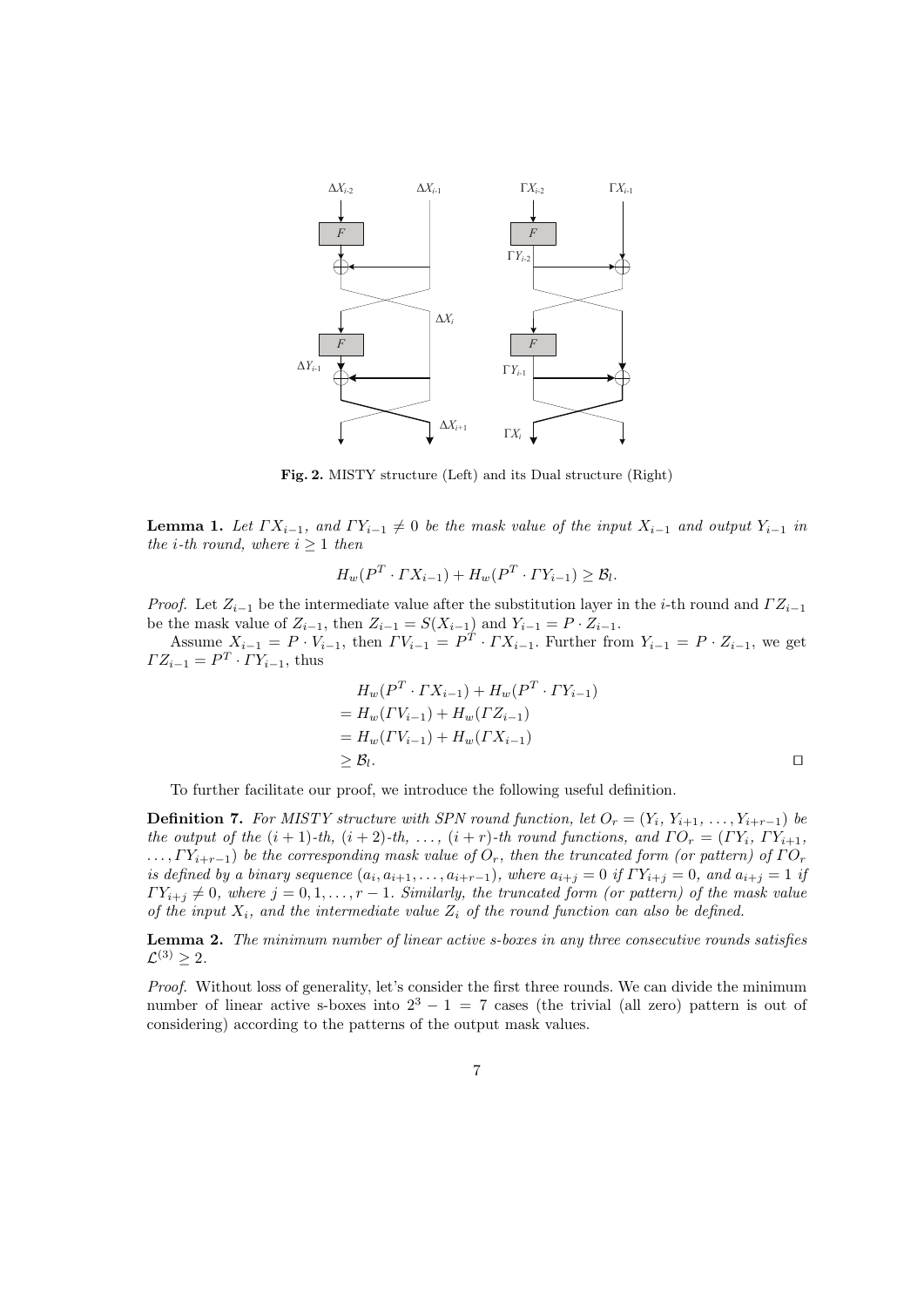**Table 1.** The minimum number of linear active s-boxes in 3-round

| $(a_0, a_1, a_2)$ | minimum number of linear active s-boxes |
|-------------------|-----------------------------------------|
| (0,1,1)           | $\geq \mathcal{B}_l$                    |
| (1,0,1)           | $\geq \mathcal{B}_l$                    |
| (1,1,1)           | $\geq \mathcal{B}_l$                    |
|                   |                                         |

**Table 2.** The minimum number of linear active s-boxes in 4-round

| $(a_0, a_1, a_2, a_3)$ | minimum number of linear active s-boxes      |
|------------------------|----------------------------------------------|
| (0,1,1,0)              | $>$ $B_l$                                    |
| (0,1,1,1)              | $\mathcal{L}_2^{(4)} \geq \mathcal{B}_l + 1$ |
| (1,0,1,1)              | $\mathcal{L}_3^{(4)} \geq \mathcal{B}_l + 1$ |
| (1,1,1,0)              | $\mathcal{L}_A^{(4)} > \mathcal{B}_l$        |
| (1,1,1,1)              | $\mathcal{L}_5^{(4)} \geq \mathcal{B}_l + 1$ |
| (1,1,0,1)              | $> \mathcal{B}_l + 1$                        |

Note that if  $(a_0, a_1, a_2)$  ∈ { $(0, 0, 1)$ ,  $(0, 1, 0)$ ,  $(1, 0, 0)$ }, then it is an impossible pattern, thus we only need to consider 7 *−* 3 = 4 possible patterns, whose corresponding linear bounds are listed in Table 1. The details are explained as follows:

If  $(a_0, a_1, a_2) = (1, 1, 1)$ , according to Lemma 1,

$$
H_w(\Gamma Z_0) + H_w(\Gamma Z_1) + H_w(\Gamma Z_2)
$$
  
=  $H_w(P^T \cdot \Gamma Y_0) + H_w(P^T \cdot \Gamma Y_1) + H_w(P^T \cdot \Gamma Y_2)$   
 $\geq H_w(P^T \cdot (\Gamma Y_0 \oplus \Gamma Y_1)) + H_w(P^T \cdot \Gamma Y_2)$   
=  $H_w(P^T \cdot \Gamma X_2) + H_w(P^T \cdot \Gamma Y_2)$   
 $\geq B_l$ ,

thus  $\mathcal{L}_3^{(3)} \geq \mathcal{B}_l$ .  $\mathcal{B}_3^{(3)} \geq \mathcal{B}_l$ 

Similarly, if  $(a_0, a_1, a_2) = (0, 1, 1)$  or  $(1, 0, 1)$ , we can obtain  $\mathcal{L}_1^{(3)} \geq B_l$  and  $\mathcal{L}_2^{(3)} \geq B_l$ . While  $(a_0, a_1, a_2) = (1, 1, 0), H_w(\Gamma Z_0) + H_w(\Gamma Z_1) \ge 1 + 1 = 2$ , thus  $\mathcal{L}_4^{(3)} \ge 2$ . In total, we have  $\mathcal{L}^{(3)} \geq 2$ .  $□$ 

# **Lemma 3.** *The minimum number of linear active s-boxes in any four consecutive rounds satisfies*  $\mathcal{L}^{(4)} \geq \mathcal{B}_l$ .

*Proof.* Similarly, let's consider the first four rounds. Now that any three consecutive round has only 4 possible patterns, thus in total we need only to study  $4 \times 2 = 8$  possible patterns by adding one round after the first three rounds, among which two patterns  $(1, 0, 1, 0)$  and  $(1, 1, 0, 0)$  are impossible, due to the impossibility of the sub-patterns  $(0,1,0)$  and  $(1,0,0)$ . For those  $8-2=6$ possible patterns, the corresponding bounds are listed in Table 2.

In fact, these bounds can be directly obtained based on the 3-round case.

(1) If  $(a_0, a_1, a_2, a_3) = (0, 1, 1, 0)$ , then  $\mathcal{L}_1^{(4)} = \mathcal{L}_1^{(3)} \geq \mathcal{B}_l$ .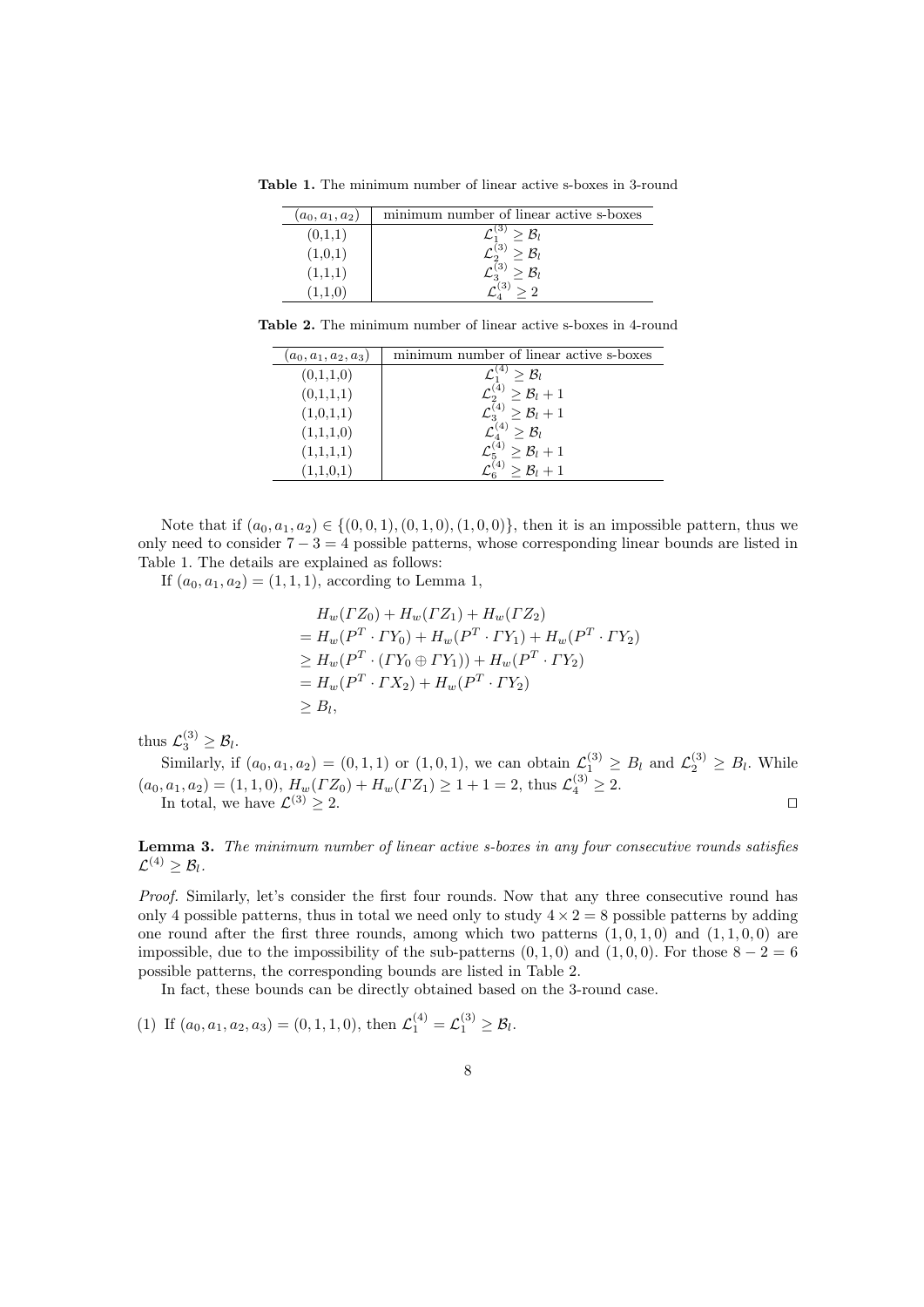- (2) If  $(a_0, a_1, a_2, a_3) = (0, 1, 1, 1)$ , then  $\mathcal{L}_{2}^{(4)} \geq \mathcal{L}_{1}^{(3)} + 1 \geq \mathcal{B}_l + 1$ .
- (3) If  $(a_0, a_1, a_2, a_3) = (1, 0, 1, 1)$ , then  $\mathcal{L}_{3}^{(4)} \geq \mathcal{L}_{2}^{(3)} + 1 \geq \mathcal{B}_l + 1$ .
- (4) If  $(a_0, a_1, a_2, a_3) = (1, 1, 1, 0)$ , then  $\mathcal{L}_{4}^{(4)} = \mathcal{L}_{3}^{(3)} \geq \mathcal{B}_l$ .
- (5) If  $(a_0, a_1, a_2, a_3) = (1, 1, 1, 1)$ , then  $\mathcal{L}^{(4)}_{5} \geq \mathcal{L}^{(3)}_{3} + 1 \geq \mathcal{B}_l + 1$ .
- (6) If  $(a_0, a_1, a_2, a_3) = (1, 1, 0, 1)$ , then  $\mathcal{L}_6^{(4)} \ge 1 + \mathcal{L}_2^{(3)} \ge \mathcal{B}_l + 1$ .

In total, we have  $\mathcal{L}^{(4)} \geq \mathcal{B}_l$ 

. **∩** 

Using a similar technique as shown in Lemma 3, we can obtain the minimum number of linear active s-boxes in any six consecutive rounds.

| $(a_0, a_1, a_2, a_3, a_4, a_5)$ | minimum number of linear active s-boxes              |
|----------------------------------|------------------------------------------------------|
| (0,1,1,0,1,1)                    | $\mathcal{L}_1^{(6)}$<br>$\geq 2\times\mathcal{B}_l$ |
| (0,1,1,1,0,1)                    | $\mathcal{L}^{(6)}_2 \geq 2 \times \mathcal{B}_l$    |
| (0,1,1,1,1,0)                    | $\mathcal{L}_3^{(6)} \geq \mathcal{B}_l + 2$         |
| (0,1,1,1,1,1)                    | $\mathcal{L}_4^{(6)} \geq 2 \times \mathcal{B}_l$    |
| (1,0,1,1,0,1)                    | $\mathcal{L}_5^{(6)} \geq 2 \times \mathcal{B}_l$    |
| (1,0,1,1,1,0)                    | $\mathcal{L}_6^{(6)} \geq \mathcal{B}_l + 2$         |
| (1,0,1,1,1,1)                    | $\mathcal{L}_7^{(6)} \geq 2 \times \mathcal{B}_l$    |
| (1,1,0,1,1,0)                    | $\mathcal{L}_8^{(6)} \geq \mathcal{B}_l + 2$         |
| (1,1,0,1,1,1)                    | $\mathcal{L}^{(6)}_9\geq \mathcal{B}_l+3$            |
| (1,1,1,0,1,1)                    | $\mathcal{L}_{10}^{(6)} \geq 2 \times \mathcal{B}_l$ |
| (1,1,1,1,0,1)                    | $\mathcal{L}^{(6)}_{11} \geq 2 \times \mathcal{B}_l$ |
| (1,1,1,1,1,0)                    | $\mathcal{L}_{12}^{(6)} \geq \mathcal{B}_l + 2$      |
| (1,1,1,1,1,1)                    | $\geq 2\times\mathcal{B}_l$                          |

**Table 3.** The minimum number of linear active s-boxes in 6-round

**Lemma 4.** *The minimum number of linear active s-boxes in any six consecutive rounds satisfies*  $\mathcal{L}^{(6)} \geq \mathcal{B}_l + 2.$ 

*Proof.* The six-round encryption can be treated as a concatenation of two three-round encryptions, thus we have to consider  $4\times4=16$  cases, among which three patterns  $(1,0,1,0,1,1)$ ,  $(1,1,0,0,1,1)$ and  $(1, 1, 0, 1, 0, 1)$  are impossible, due to the impossible sub-patterns  $(0, 1, 0)$ ,  $(1, 0, 0)$  and  $(0, 1, 0)$ .

The bounds for the other 13 patterns are listed in Table 3, based on which one can deduce that  $\mathcal{L}^{(6)} \geq \mathcal{B}_l + 2.$ 

**Lemma 5.** *The minimum number of linear active s-boxes in any eight consecutive rounds satisfies*  $\mathcal{L}^{(8)} \geq 2 \times \mathcal{B}_l + 1.$ 

*Proof.* From Table 2,  $\mathcal{L}^{(4)} \geq \mathcal{B}_l$  if and only if the corresponding pattern

$$
(a_0, a_1, a_2, a_3) = (0, 1, 1, 0)
$$
 or  $(1, 1, 1, 0)$ .

And in the other cases,  $\mathcal{L}^{(4)} \geq \mathcal{B}_l + 1$ .

Let's discuss how the above two patterns can be concatenated to form a 8-round pattern. The process can be divided into the following four cases: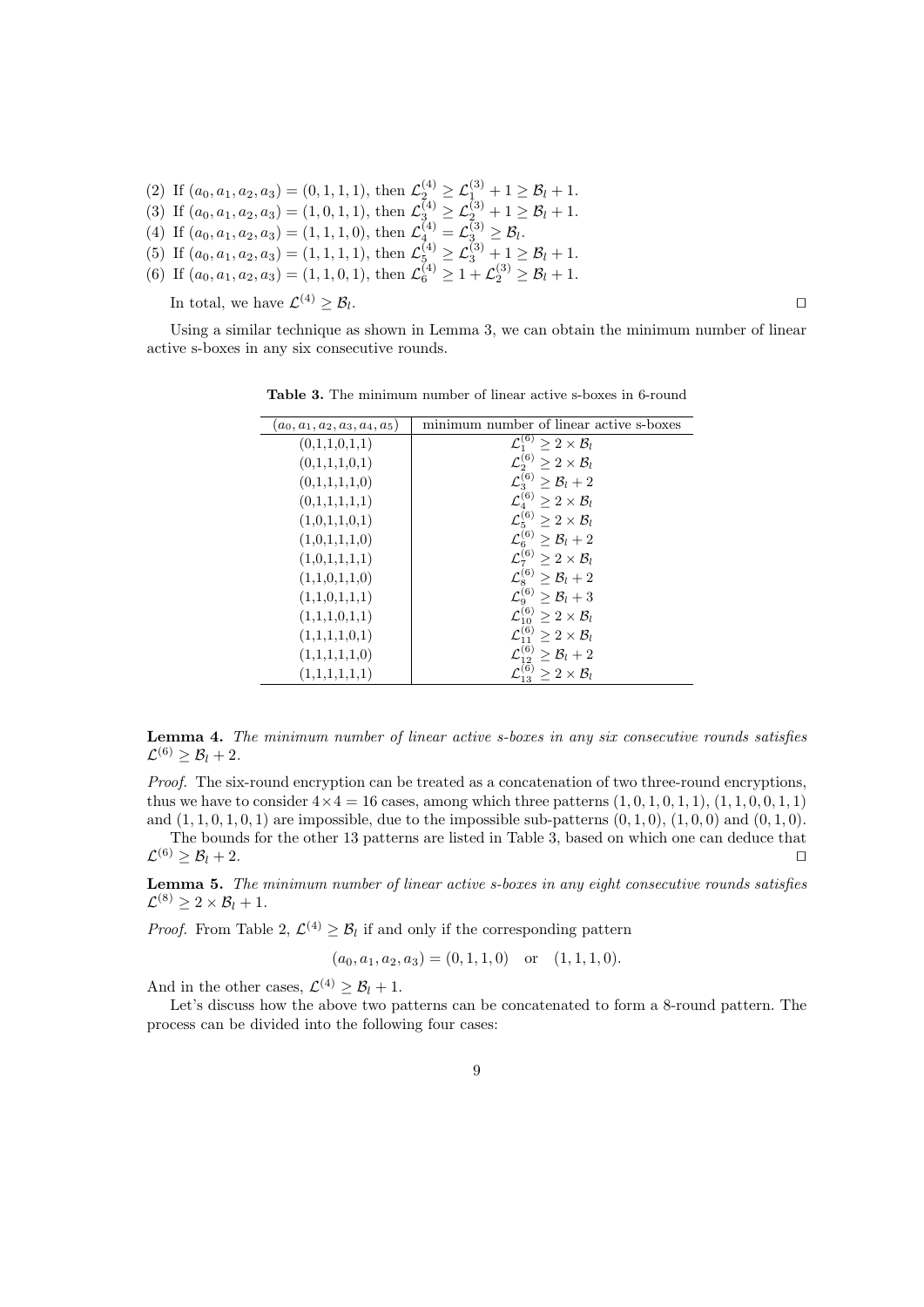- $(a_0, a_1, \ldots, a_7) = (0, 1, 1, 0, 0, 1, 1, 0) = (0, 1, 1, 0, 0, 1, 1, 0).$
- This is an impossible pattern since the sub-pattern  $(1, 0, 0)$  is impossible.  $(a_0, a_1, \ldots, a_7) = (0, 1, 1, 0, 1, 1, 1, 0) = (0, 1, 1, 0, 1, 1, 1, 0).$ 
	- In this situation,

$$
\mathcal{L}_1^{(8)} \ge \mathcal{L}_1^{(3)} + \mathcal{L}_1^{(3)} + 1 \ge 2 \times \mathcal{B}_l + 1.
$$

 $(a_0, a_1, \ldots, a_7) = (1, 1, 1, 0, 1, 1, 1, 0) = (1, 1, 1, 0, 1, 1, 1, 0).$ In this situation,

$$
\mathcal{L}_1^{(8)} \geq \mathcal{L}_3^{(3)} + \mathcal{L}_1^{(3)} + 1 \geq 2 \times \mathcal{B}_l + 1.
$$

 $(a) (a_0, a_1, \ldots, a_7) = (1, 1, 1, 0, 0, 1, 1, 0) = (1, 1, 1, 0, 0, 1, 1, 0).$ 

This is an impossible pattern since the sub-pattern  $(1, 0, 0)$  is impossible.

From  $(1)(2)(3)(4)$ , we get  $\mathcal{L}^{(8)} \geq 2 \times \mathcal{B}_l + 1$  for these two possible patterns. While for all the other possible patterns, we have  $\mathcal{L}^{(8)} \geq \mathcal{B}_l + (\mathcal{B}_l + 1) = 2 \times \mathcal{B}_l + 1$ , which ends the proof.  $\Box$ 

**Lemma 6.** *The minimum number of linear active s-boxes in any twelve consecutive rounds satisfies*  $\mathcal{L}^{(12)} \geq 3 \times \mathcal{B}_l + 1.$ 

*Proof.* The lower bound of the linear active s-boxes in any twelve consecutive rounds can be deduced as follow:

$$
\mathcal{L}^{(12)} \ge \max\{4 \times \mathcal{L}^{(3)}, 2 \times \mathcal{L}^{(6)}, \mathcal{L}^{(8)} + \mathcal{L}^{(4)}\}\n\n\ge \max\{8, 2 \times \mathcal{B}_l + 4, 3 \times \mathcal{B}_l + 1\}\n\n\ge 3 \times \mathcal{B}_l + 1.
$$

Now we have obtained the lower bound of the linear active s-boxes for consecutive 4, 8, and 12 rounds. In general, we can obtain the follow theorem:

**Theorem 1.** *The minimum number of linear active s-boxes for* 4*r-round MISTY structure with SPN round function satisfies*

$$
\mathcal{L}^{(4r)} \geq \mathcal{B}_l \times r + \lfloor r/2 \rfloor.
$$

*Proof.* From Lemma 3 and Lemma 5, we have  $\mathcal{L}^{(4)} \geq \mathcal{B}_l$  and  $\mathcal{L}^{(8)} \geq 2\mathcal{B}_l + 1$ . Note that  $\text{lcm}(4, 8) = 8$ , thus we let  $4r = 4r - 8m + 8m$ , where  $m \geq 0$  is an integer. Let  $m = \lfloor r/2 \rfloor$ , then  $r - 2m \geq 0$ . Now we get

$$
\mathcal{L}^{(4r)} = \mathcal{L}^{(4r-8m+8m)}
$$
\n
$$
\geq \mathcal{L}^{(4(r-2m))} + \mathcal{L}^{(8m)}
$$
\n
$$
\geq \mathcal{B}_l \times (r-2m) + (2\mathcal{B}_l + 1) \times m
$$
\n
$$
= \mathcal{B}_l \times r + m
$$
\n
$$
= \mathcal{B}_l \times r + \lfloor r/2 \rfloor.
$$

*Remark 1.* Theorem 1 shows that the practical secure bound against LC for MISTY structure with SPN round function is also consistent with the case of Feistel structure with SPN round function. Thus both MISTY and Feistel structures possess a similar practical secure level from the viewpoint of resisting DC and LC.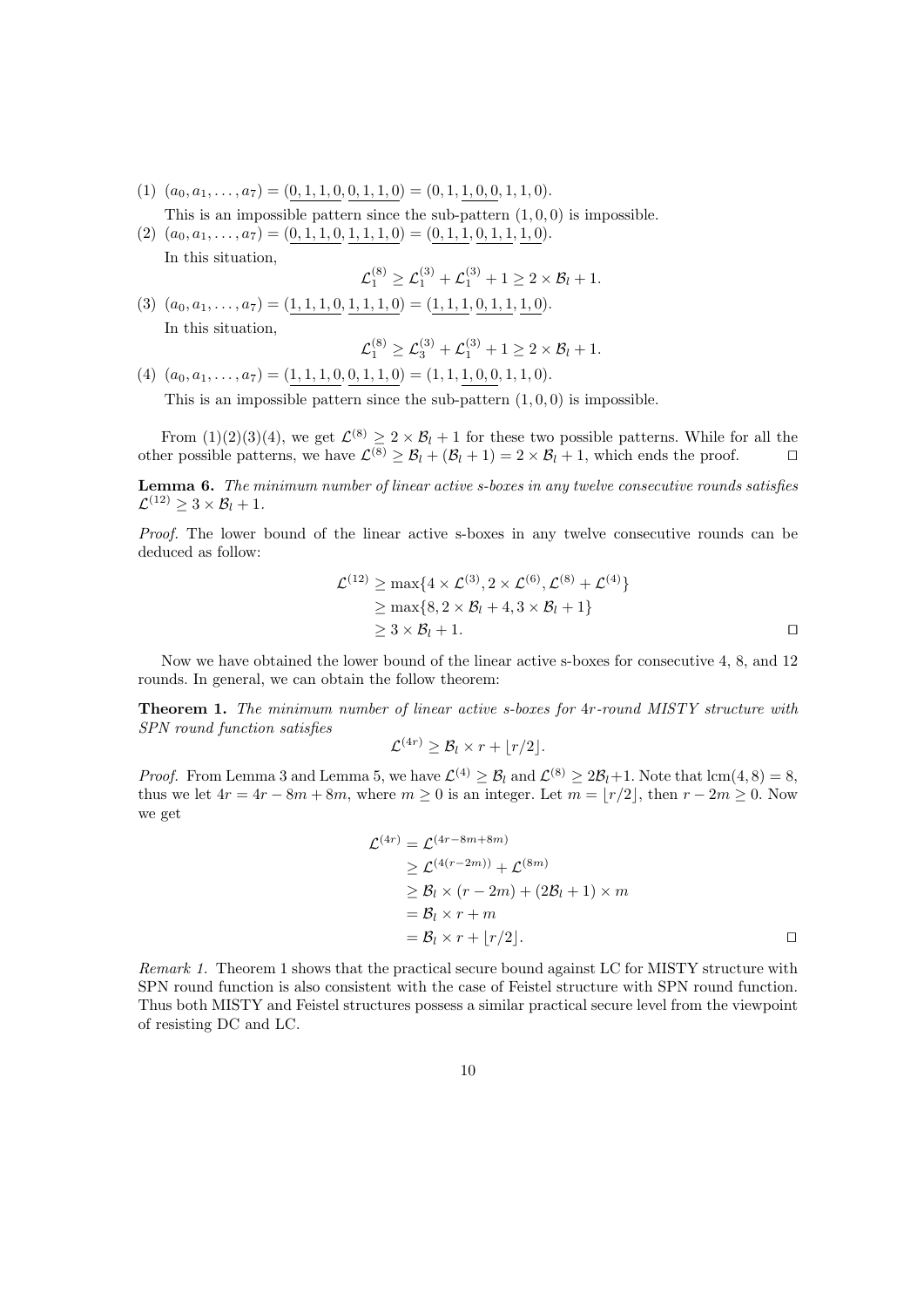From Theorem 1, we can revisit the practical security of p-Camellia against LC. The maximum differential probability of the s-box is  $p_s = 2^{-6}$  and the linear branch number of the linear transformation is  $B_l = 5$ , thus  $\mathcal{L}^{(16)} \ge 4 \times 5 + 2 = 22$  which implies that the 16-round linear characteristic probability  $p_l^{(16)} \le (2^{-6})^{22} = 2^{-132} < 2^{-128}$ . This follows that the full round (18-round) p-Camellia is practically secure against LC.

# **4 Resistance to Other Attacks**

There are several cryptanalytic approaches that should be considered other than DC and LC when designing a secure block cipher. In this section, we discuss the resistance of MISTY structure with SPN round function against integral cryptanalysis [21] and impossible differential cryptanalysis [6, 20]. We confirm the existence of 6-round integral distinguishers when the linear transformation of the round function employs binary matrix, and describe how to characterize 5*/*6*/*7-round impossible differentials through the matrix-based method [17, 18, 24, 26, 43].

#### **4.1 Notations and Known Results**

In the following subsections, for convenience, we will denote MISTY structure with SPN round function as introduced in Section 2 by  $\mathcal{E}$ , the diffusion matrix of  $\mathcal{E}$  by  $P = (p_{i,j})_{n \times n}$  and its inversion by  $P^{-1} = (q_{i,j})_{n \times n}$ . We will also use  $P_j$  to represent the *j*-th column vector of  $P$ , and  $P_i^{(r)}$  to represent the *i*-th row vector of *P*.

**Notations for Integral Distinguisher** A set  $\{a_i | a_i \in \mathbb{F}_{2^d}, 0 \le i \le 2^d - 1\}$  is *active*, if for any  $0 \leq i < j \leq 2^d - 1$ ,  $a_i \neq a_j$ . A set  $\{a_i | a_i \in \mathbb{F}_{2^d}, 0 \leq i \leq 2^d - 1\}$  is passive or constant, if for any  $0 < i \leq 2^d - 1$ ,  $a_i = a_0$ . A set  $\{a_i | a_i \in \mathbb{F}_{2^d}, 0 \leq i \leq 2^d - 1\}$  is *balanced*, if the bit-wise *XOR*-sum of all elements of the set is 0, that is  $\bigoplus_{i=0}^{2^d-1} a_i = 0$ .

We use **A** to denote a active set, **C** to denote a passive or constant set, and **B** to denote a balanced set. Sometimes we will use the letter "**D**" to represent an unknown word, but with the property that all **D**'s have the same value in the distinguisher.

**Notations for Impossible Differential** For MISTY structure, we will use  $(\alpha_1, \alpha_2) \rightarrow (\beta_1, \beta_2)$  to denote a possible differential, where  $(\alpha_1, \alpha_2)$  (resp.  $(\beta_1, \beta_2)$ ) is the input (resp. output) difference, and use  $(\alpha_1, \alpha_2) \rightarrow (\beta_1, \beta_2)$  to represent an impossible differential.

**Known Results** Due to the bijective property of the round function, for any block cipher with MISTY structure, there always exists a 4-round impossible differential  $(\alpha, 0) \rightarrow (\beta, \beta)$ , where  $\alpha, \beta \in \mathbb{F}_{2^d}^n$  be any non-zero values and 5-round integral distinguisher  $(A, C) \to (B, ?)$ , where *A*, *B*, and *C* denote an active state, a balanced state, and a passive state [21]. The question mark ? denotes an unknown state, i.e. the sum of values at this position couldn't be predicted.

#### **4.2 Integral Distinguishers**

Let's further consider the block cipher  $\mathcal E$  with additional property that the diffusion layer employs a binary invertible matrix  $P \in \mathbb{F}_2^{n \times n}$ . The main result of this subsection is to confirm the existence of 6-round integral distinguishers for such a kind of block cipher.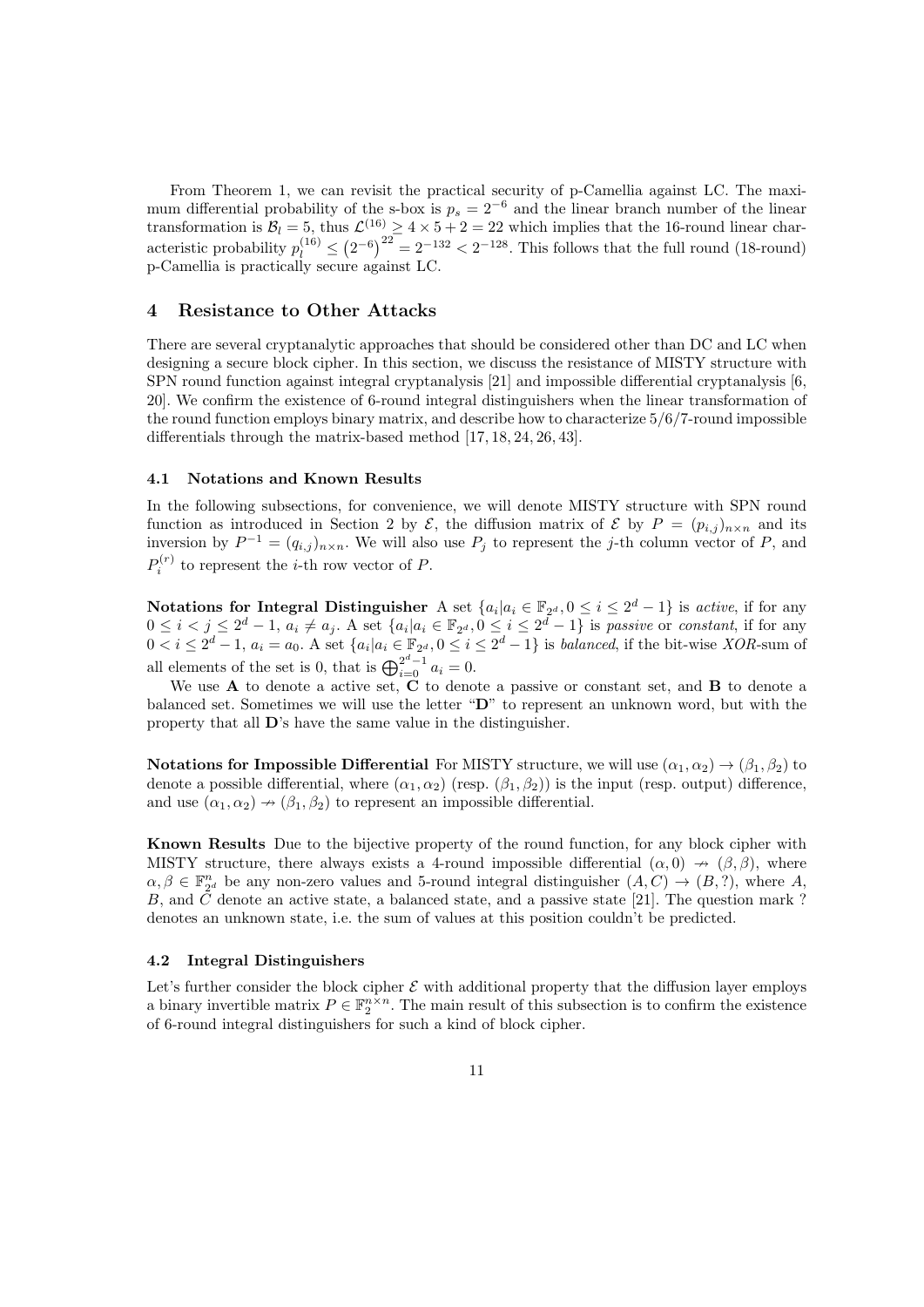**A Simple Notation** To describe these distinguishers more clearly, we simplify the notations for "balanced" and "unknown" states. From now on, the number "0" will be used to denote a balanced state, and "1" will be used to denote a unknown state with the property that if there are several "1"s in the distinguishers, they are of the same value.

For example, assume  $n = 8$ , and consider the following integral distinguisher

$$
((C, C, C, C, C, C, C, C), (C, C, A, C, C, C, C, C)) \rightarrow ((D, B, D, D, B, D, D, B), (?,?,?,?,?,?,?,,?,,?)))
$$

Then within the above notation, such distinguisher can be simply denoted as

$$
(L_C, R_3) \rightarrow ((1, 0, 1, 1, 0, 1, 1, 0), ?),
$$

where  $L_C$  denotes that the left half is fixed to a constant, while  $R_3$  represents that the third component of the right half of the input is active. The main convenience is to represent (*D, B, D, D, B, D, D, B*) simply by (1*,* 0*,* 1*,* 1*,* 0*,* 1*,* 1*,* 0).

**6-Round Integral Distinguishers** To confirm the existence of 6-round integral distinguisher of  $\mathcal E$  when the linear transformation employs binary matrix, the following lemma is needed. Let's use  $X_{i,l}$  to denote the *l*-th component of  $X_i$ .

**Lemma 7.** Let  $(X_0, X_1) = ((c, c, \ldots, c), (c, \ldots, c, x, c, \ldots, c)) \in \mathbb{F}_{2^d}^n \times \mathbb{F}_{2^d}^n$  be the input of  $\mathcal{E}$ , where  $x \in \mathbb{F}_{2^d}$  *is a variable in the j-th position of the right part of the input, and all c's are constants in*  $\mathbb{F}_{2^d}$  and they are not necessary to be identical. Assume the intermediate values after application of *the non-linear transformations S in the*  $(i+1)$ *-th round is*  $Z_i = (Z_{i,1}, Z_{i,2}, \ldots, Z_{i,n})$ *. If x takes all values in*  $\mathbb{F}_{2^d}$ *, then* 

 $-$  *if*  $p_{j,j} = 0$ *, we have for any*  $0 \le i \le 4$ *,*  $1 \le t \le n$ *,*  $Z_{i,t}$  *is balanced.*  $-$  if  $p_{j,j} = 1$ , we have for  $i = 0,1,2, 1 \le t \le n$ ,  $Z_{i,t}$  is balanced, while for  $i = 3,4$ , and  $1 \leq t \leq n, t \neq j, Z_{i,t}$  *is balanced.* 

*Proof.* Let  $(X_0, X_1) = ((c, c, \ldots, c), (c, \ldots, c, x, c, \ldots, c)) \in \mathbb{F}_{2^d}^n \times \mathbb{F}_{2^d}^n$  be the input of  $\mathcal{E}$ , where  $x \in \mathbb{F}_{2^d}$  is a variable in the *j*-th position of the right part of the input, and all c's are constants in  $\mathbb{F}_{2^d}$ , then from the encryption procedure, we have

$$
X_2=(c,\ldots,c,x\oplus c,c,\ldots,c),
$$

from which it's easy to show the balanced property for each word of  $Z_0$ ,  $Z_1$  and  $Z_2$ .

The cases for  $Z_3$  and  $Z_4$  are a little involved, in fact, we can calculate them as follows:

$$
Z_3 = S(X_3 \oplus K_4)
$$
  
= S(Y<sub>1</sub> \oplus Y<sub>0</sub> \oplus X<sub>1</sub> \oplus K<sub>4</sub>)  
= S(P(Z<sub>1</sub>) \oplus X<sub>1</sub> \oplus C'), (1)

where  $C' = Y_0 \oplus K_4 = P(S(X_0 \oplus K_1)) \oplus K_4$  is some *dn*-bit unknown constant.

$$
Z_4 = S(X_4 \oplus K_5)
$$
  
=  $S(Y_2 \oplus Y_1 \oplus Y_0 \oplus X_1 \oplus K_5)$   
=  $S(P(Z_2) \oplus P(Z_1) \oplus X_1 \oplus C'')$ , (2)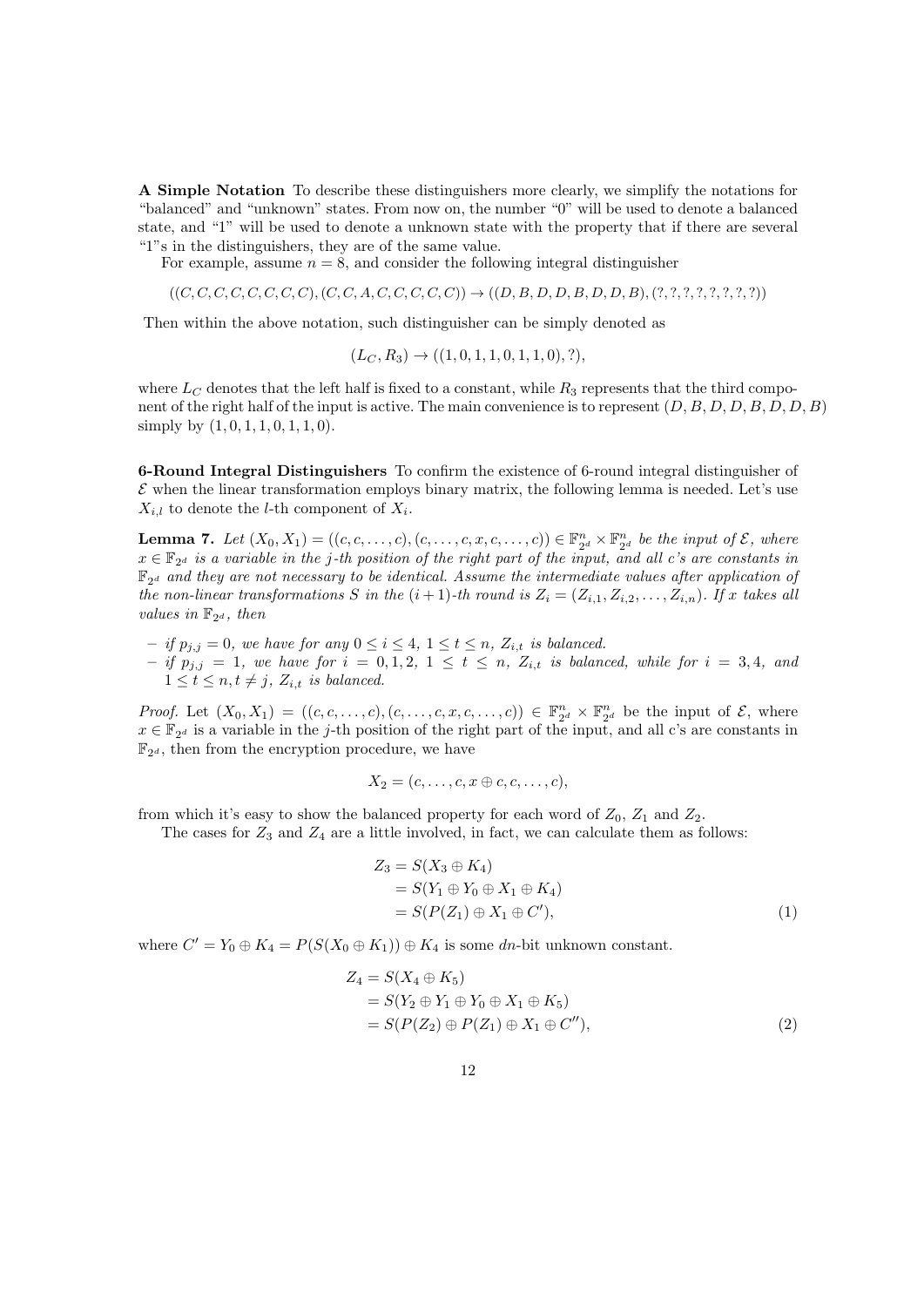where  $C'' = Y_0 \oplus K_5 = P(S(X_0 \oplus K_1)) \oplus K_5$  is some *dn*-bit unknown constant. Note that

$$
Z_1 = S(X_1 \oplus K_2) = (c, \dots, c, s_j(x \oplus k_{2,j}), c, \dots, c) \triangleq (c, \dots, c, z_{1,j}, c, \dots, c),
$$
(3)

and

$$
Z_2 = S(X_2 \oplus K_3) = (c, \dots, c, s_j(x \oplus c \oplus k_{3,j}), c, \dots, c) \triangleq (c, \dots, c, z_{2,j}, c, \dots, c).
$$
 (4)

Let  $[X]_t$  represent the *t*-th component of X. Below will deal with the cases for  $Z_3$  and  $Z_4$ according to the value of  $p_{i,j}$ .

**The Case for**  $\mathbb{Z}_3$ **.** If  $p_{j,j} = 0$ , then according to Eq. (3), the *t*-th  $(1 \leq t \leq n)$  component of  $P(Z_1) \oplus X_1$  has the following form:

$$
[P(Z_1) \oplus X_1]_t = \begin{cases} c \text{ or } z_{1,j} \oplus c, & \text{if } t \neq j \\ x \oplus c, & \text{if } t = j \end{cases}
$$

Since  $z_{1,j} = s_j(x \oplus k_{2,j})$ , according to Eq.(1), each component of  $Z_3$  is balanced.

While if  $p_{j,j} = 1$ , the *t*-th  $(1 \le t \le n)$  component of  $P(Z_1) \oplus X_1$  has the following form:

$$
[P(Z_1) \oplus X_1]_t = \begin{cases} c \text{ or } z_{1,j} \oplus c, & \text{if } t \neq j \\ z_{1,j} \oplus x \oplus c, & \text{if } t = j \end{cases}
$$

Since  $z_{1,j} = s_j(x \oplus k_{2,j})$ , according to Eq. (1), each component of  $Z_3$ , except the *j*-th one, is balanced.

**The Case for**  $\mathbb{Z}_4$ **.** If  $p_{j,j} = 0$ , then according to Eq. (4), the *t*-th (1  $\leq t \leq n$ ) component of  $P(Z_2) \oplus P(Z_1) \oplus X_1$  has the following form:

$$
[P(Z_2) \oplus P(Z_1) \oplus X_1]_t = \begin{cases} c \text{ or } z_{1,j} \oplus z_{2,j} \oplus c, & \text{if } t \neq j \\ x \oplus c, & \text{if } t = j \end{cases}
$$

Since  $z_{1,j} \oplus z_{2,j} = s_j(x \oplus c \oplus k_{2,j}) \oplus s_j(x \oplus k_{3,j})$  represents the output difference of the S-box  $s_j(\cdot)$ , each possible value of  $z_{1,j} \oplus z_{2,j}$  appears even times. According to Eq.(2), each component of  $Z_4$ is balanced.

Similarly, if  $p_{j,j} = 1$ , then the *t*-th  $(1 \leq t \leq n)$  component of  $P(Z_2) \oplus P(Z_1) \oplus X_1$  has the following form:

$$
[P(Z_2) \oplus P(Z_1) \oplus X_1]_t = \begin{cases} c \text{ or } z_{1,j} \oplus z_{2,j} \oplus c, \text{ if } t \neq j \\ z_{1,j} \oplus z_{2,j} \oplus x \oplus c, \text{ if } t = j \end{cases}
$$

Since  $z_{1,j} \oplus z_{2,j} = s_j(x \oplus c \oplus k_{2,j}) \oplus s_j(x \oplus k_{3,j})$ , according to Eq.(2), each component of  $Z_4$ , except the *j*-th one, is balanced. *⊓⊔*

Now let's define the multiplication between a binary value *a* and a binary vector  $V = (v_1, v_2, \ldots, v_n)$ by  $a \cdot V = (a \cdot v_1, a \cdot v_2, \dots, a \cdot v_n)$ , where  $a \cdot v_i$  means the multiplication of the two binary variables, then based on the above lemma, the following theorem can be obtained.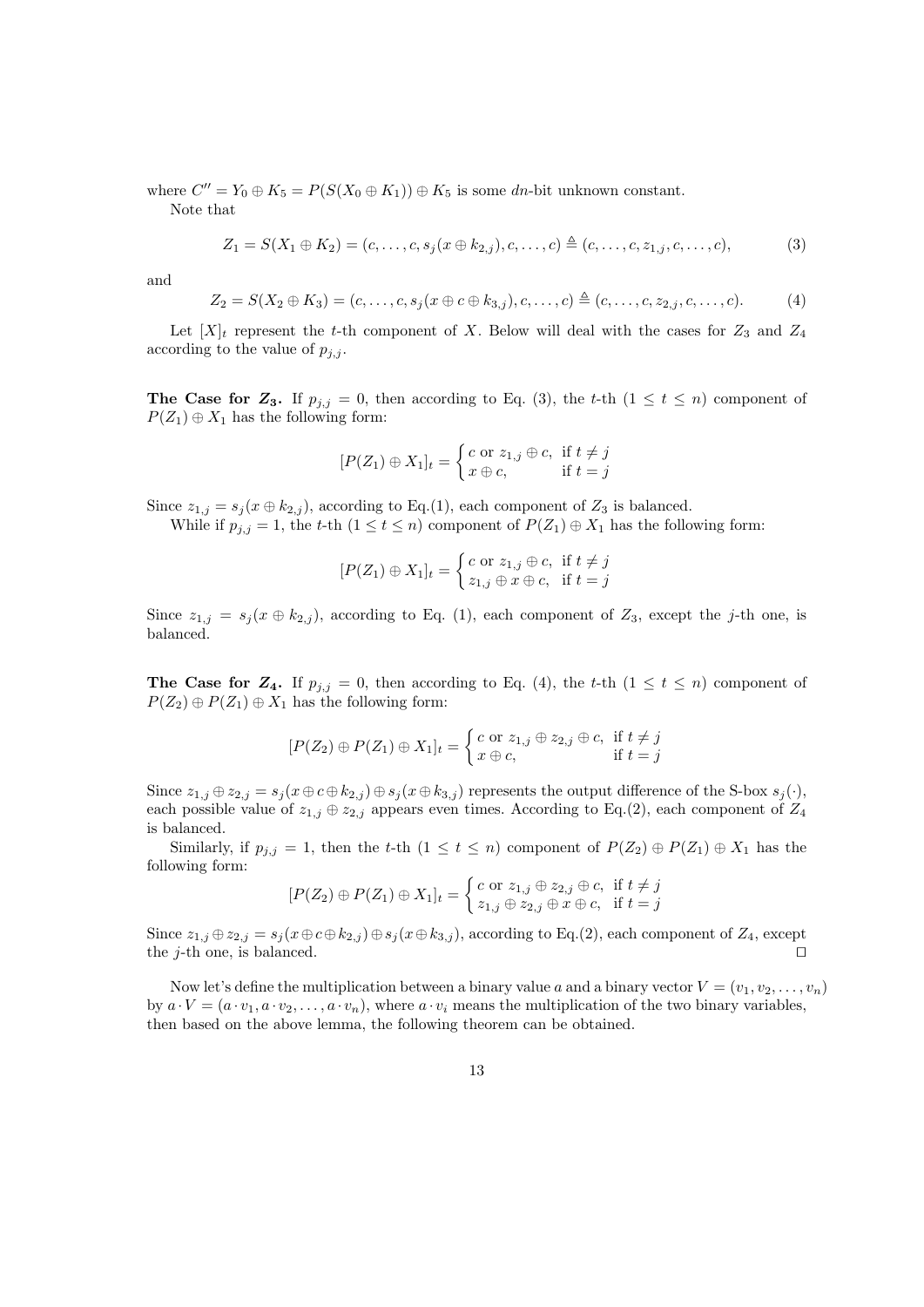**Theorem 2.** If the diffusion matrix of  $\mathcal{E}$  is a binary invertible matrix P, then there always exists 6*-round integral distinguisher in E of the following form:*

$$
(L_C, R_j) \rightarrow (p_{j,j} \cdot P_j^T, ?),
$$

*where*  $P_j^T$  *denotes the transpose of*  $P_j$ *.* 

*Proof.* Let the input of 6-round  $\mathcal{E}$  be

*x∈*F2*<sup>d</sup>*

$$
(X_0, X_1) = ((c, c, \dots, c), (c, \dots, c, x, c, \dots, c)),
$$

where the active position is *j*, then according to the encryption procedure, the *l*-th component of the left output,  $1 \leq l \leq n$ , after 6 rounds is

$$
X_{6,l} = Y_{4,l} \oplus Y_{3,l} \oplus Y_{2,l} \oplus Y_{1,l} \oplus Y_{0,l} \oplus X_{1,l}
$$
  
=  $P_l^{(r)} \cdot (Z_4 \oplus Z_3 \oplus Z_2 \oplus Z_1 \oplus Z_0) \oplus X_{1,l}$ 

Let's further divide the proof into the following two cases:

*Case 1:*  $p_{j,j} = 0$ . In this situation, Lemma 1 tells that each component of  $Z_0$ ,  $Z_1$ ,  $Z_2$ ,  $Z_3$  and  $Z_4$ is balanced, thus  $X_{6,l}$  is balanced.

*Case 2:*  $p_{j,j} = 1$ . In this situation, Lemma 1 shows that each component of  $Z_0$ ,  $Z_1$  and  $Z_2$  is balanced, and meanwhile, for  $1 \le t \le n, t \ne j$ ,  $Z_{3,t}$  and  $Z_{4,t}$  are also balanced. Thus

$$
\bigoplus_{i \in \mathbb{F}_{2^d}} X_{6,l} = \bigoplus_{x \in \mathbb{F}_{2^d}} \left( P_l^{(r)} \cdot (Z_4 \oplus Z_3 \oplus Z_2 \oplus Z_1 \oplus Z_0) \oplus X_{1,l} \right)
$$
\n
$$
= \bigoplus_{x \in \mathbb{F}_{2^d}} P_l^{(r)} \cdot (Z_4 \oplus Z_3)
$$
\n
$$
= \bigoplus_{x \in \mathbb{F}_{2^d}} \bigoplus_{t=1}^n p_{l,t} \cdot (Z_{4,t} \oplus Z_{3,t})
$$
\n
$$
= \bigoplus_{x \in \mathbb{F}_{2^d}} p_{l,j} \cdot (Z_{4,j} \oplus Z_{3,j}) \tag{5}
$$

From the definition of *P*,  $p_{l,j} = 0$  will imply that for these positions *l*,  $X_{6,l}$  are balanced.

Now the index  $1 \leq l \leq n$  such that  $p_{l,j} = 1$  should be considered. In these situations,  $p_{l,j} = 1$ , and Eq.(5) becomes

$$
\bigoplus_{x \in \mathbb{F}_{2^d}} X_{6,l} = \bigoplus_{x \in \mathbb{F}_{2^d}} (Z_{4,j} \oplus Z_{3,j}).
$$

Thus, the sum of  $X_{6,l}$  are all equal to the sum of  $Z_{4,j} \oplus Z_{3,j}$ . From the calculation of  $Z_{4,j}$  and  $Z_{3,j}$ as described in the proof of Lemma 7, the sum of  $Z_{4,j} \oplus Z_{3,j}$  over  $x \in \mathbb{F}_{2^d}$  is indeed only dependent on the constants of the inputs corresponding to the passive components and the unknown roundkeys. *⊓⊔*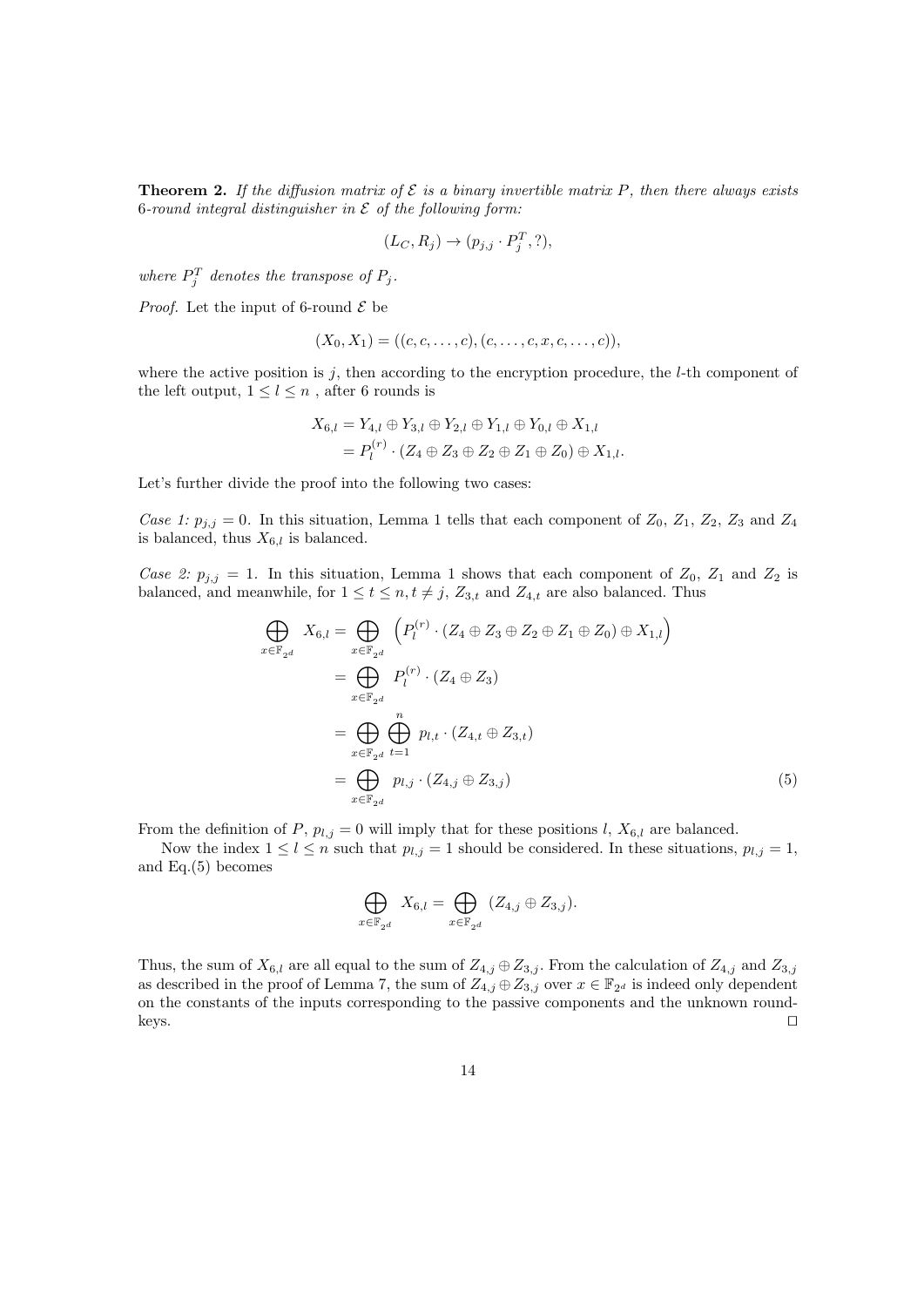#### **4.3 Impossible Dif ferentials**

The matrix-based method has been utilized to find the impossible differentials of SPN ciphers [24] as well as Feistel ciphers with SP or SPS round function [43]. This technique concentrates on the property of the matrix in the diffusion layer, and can apply the theory of linear algebra to detect truncated impossible differentials. Motivated by this approach, in this subsection, we discuss how to characterize the impossible differentials of *E*. Remind that the diffusion matrix of  $\mathcal{E}$  is  $P = (p_{i,j})_{n \times n}$  and its inversion is  $P^{-1} = (q_{i,j})_{n \times n}$ .

As will be shown later, the process for finding impossible differentials of  $\mathcal E$  resembles at a large extent the case of SPN ciphers, and all proofs of the proposed criteria are similar as that of [24], thus the details are omitted. For consistency, we use the same notations as in [24]. Particulary, we use  $e_j$  to denote an *n*-word state with the *j*-th position being non-zero and all other positions being zero.

Assume the input difference of  $\mathcal E$  is  $(\alpha,0)$  with  $\alpha \neq 0$ , then according to the encryption procedure, the output differences in the first  $h_1$  rounds, where  $h_1 = 1, 2, 3, 4$ , can be described as

|                                                                 | $P \circ S(\alpha)$                                            |  |
|-----------------------------------------------------------------|----------------------------------------------------------------|--|
| $P \circ S(\alpha)$                                             | $P \circ S(\alpha)$                                            |  |
| $P \circ S(\alpha)$                                             | , $P \circ S \circ P \circ S(\alpha) \oplus P \circ S(\alpha)$ |  |
| $(P \circ S \circ P \circ S(\alpha) \oplus P \circ S(\alpha)$ , |                                                                |  |

where ? denotes some unknown difference that is not considered by us.

Similarly, assume the output difference of  $\mathcal{E}$  is  $(\beta, \beta)$  with  $\beta \neq 0$ , then from the decryption direction, the output differences in the last  $h_2$  rounds, where  $h_2 = 1, 2, 3$ , can be described as

| $(S^{-1} \circ P^{-1} \circ S^{-1} \circ P^{-1}(\beta) , S^{-1} \circ P^{-1}(\beta))$ |  |  |
|---------------------------------------------------------------------------------------|--|--|
| $S^{-1} \circ P^{-1}(\beta)$                                                          |  |  |
|                                                                                       |  |  |
|                                                                                       |  |  |

The above two evolutional properties of the differences are very useful for our study on the impossible differentials of MISTY structure with SPN round function.

**5-round Impossible Differentials** If we choose  $h_1 = 3$  and  $h_2 = 2$ , and let  $\alpha = e_i$ ,  $\beta = e_j$ , then we can use the following equation

$$
P \circ S(e_i) = S^{-1} \circ P^{-1}(e_j)
$$
\n(6)

to present a criterion to characterize 5-round impossible differentials of *E*.

**Proposition 3.** If there exists a  $k \in \{1, 2, ..., n\}$ , such that  $H_w(p_{k,i}, q_{k,j}) = 1$ , then  $(e_i, 0) \nrightarrow$  $(e_i, e_j)$  *is a* 5*-round impossible differential of*  $\mathcal{E}$ *.* 

**6-round Impossible Differentials** If we choose  $h_1 = 3$  and  $h_2 = 3$ , and let  $\alpha = e_i$ ,  $\beta = e_j$ , then the following equation

$$
S^{-1} \circ P^{-1} \circ S^{-1} \circ P^{-1}(e_j) = P \circ S(e_i)
$$
\n<sup>(7)</sup>

could be used to analyze the case of 6-round impossible differentials of  $\mathcal{E}$ . The criteria can be further divided into the following cases: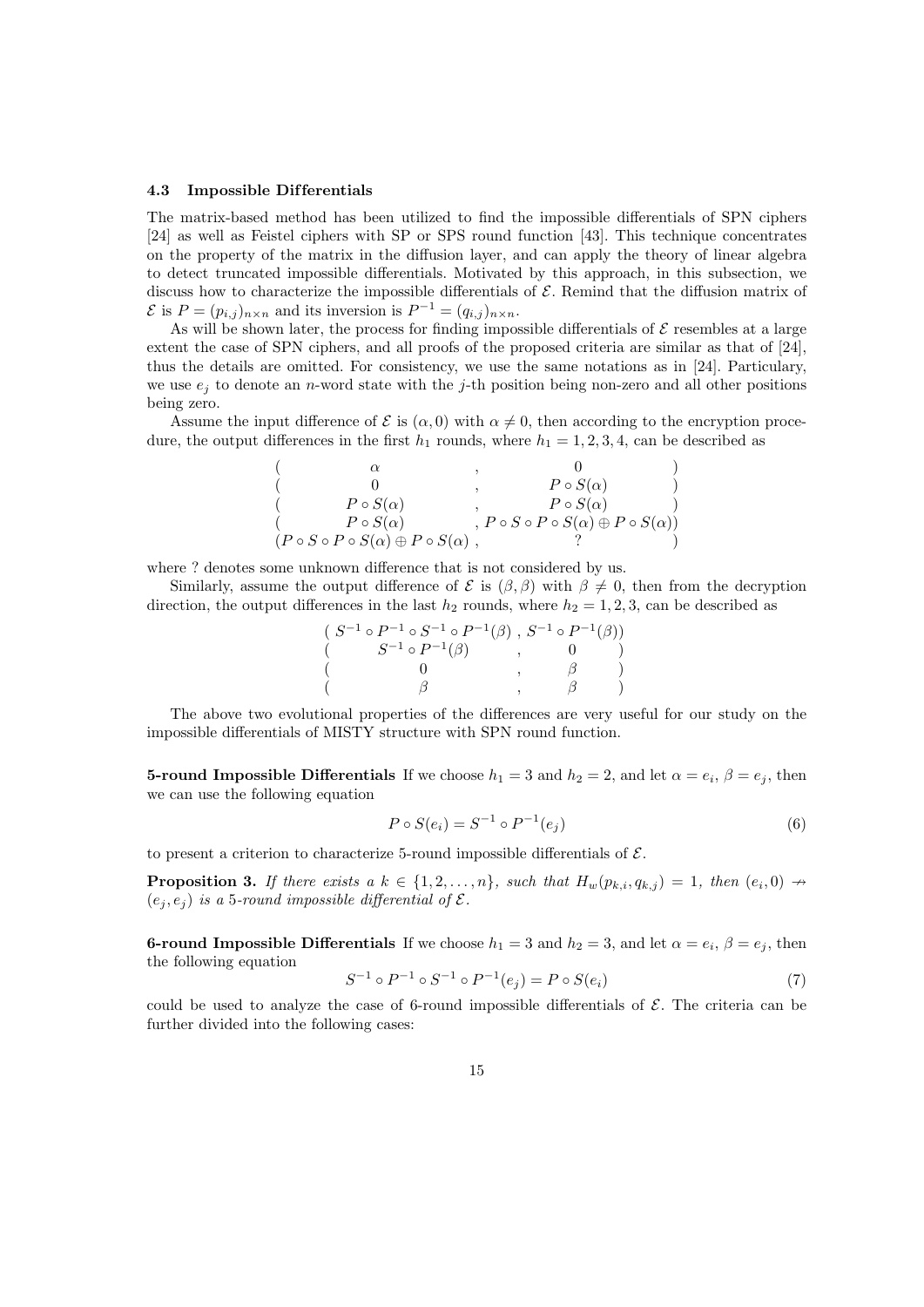**Proposition 4.** For any  $1 \le i, j \le n$ , let  $U_i = \{r | p_{r,i} = 0\} = \{r_1, r_2, \ldots, r_u\}$ ,  $V_j = \{t | q_{t,j} \neq 0\} =$  $\{t_1, t_2, \ldots, t_v\}$ *, and* 

$$
M_{i,j} = (q_{r_a,t_b})_{u \times v} = \begin{pmatrix} m_1 \\ m_2 \\ \vdots \\ m_u \end{pmatrix},
$$

where each  $m_a$  is the a-th row vector of  $M_{i,j}$ ,  $a = 1, 2, ..., u$ . If  $U_i, V_j \neq \emptyset$ , and there exists an  $l \in \{1,2,\ldots,u\}$ , such that  $H_w(m_l) = 1$ , then  $(e_i, 0) \rightarrow (e_j, e_j)$  is a 4-round impossible differential *of E.*

**Proposition 5.** For any  $1 \le i, j \le n$ , let  $U_i = \{r | p_{r,i} = 0\} = \{r_1, r_2, \ldots, r_u\}$ ,  $V_j = \{t | q_{t,j} \neq 0\} =$ *{t*1*, t*2*, . . . , tv} and*

$$
M_{i,j} = (q_{r_a,t_b})_{u \times v} = (m_1, m_2, \dots, m_v),
$$

where each  $m_b$  is the b-th column vector of  $M_{i,j}$ ,  $b = 1, 2, ..., v$ . If  $U_i, V_j \neq \emptyset$ , and there exists an  $l \in \{1,2,\ldots,v\}$ , such that  $\text{rank}\{\{m_1,m_2,\ldots,m_v\}\setminus\{m_l\}\} < \text{rank}\{m_1,m_2,\ldots,m_v\}$ , then  $(e_i,0) \rightarrow$  $(e_i, e_j)$  *is a* 6*-round impossible differential of*  $\mathcal{E}$ *.* 

**Proposition 6.** For any  $1 \le i, j \le n$ , let  $U_i = \{r | p_{r,i} = 0\} = \{r_1, r_2, \ldots, r_u\}$ ,  $W_i = \{s | p_{s,i} \neq 0\}$  $0$ } = { $s_1, s_2, \ldots, s_w$ },  $V_j = \{t | q_{t,j} \neq 0\} = \{t_1, t_2, \ldots, t_v\}$ , and

$$
M_{i,j} = (q_{r_a,t_b})_{u \times v} = \begin{pmatrix} m_1 \\ m_2 \\ \vdots \\ m_u \end{pmatrix}, M'_{i,j} = (q_{s_a,t_b})_{w \times v} = \begin{pmatrix} m'_1 \\ m'_2 \\ \vdots \\ m'_w \end{pmatrix},
$$

where each  $m_a$  (resp.  $m'_a$ ) denotes the a-th row vector of  $M_{i,j}$  (resp.  $M'_{i,j}$ ). If  $U_i, W_i, V_j \neq \emptyset$ , and there exists an  $l \in \{1,2,\ldots,w\}$ , such that  $\text{rank}\{m_1,m_2,\ldots,m_u,m'_l\} = \text{rank}\{m_1,m_2,\ldots,m_u\}$ , *then*  $(e_i, 0) \rightarrow (e_j, e_j)$  *is a* 6*-round impossible differential of*  $\mathcal{E}$ *.* 

We remind here that, if  $\alpha = e_i$ ,  $\beta = P(e_j)$ , then Eq.(7) becomes the following

$$
S^{-1} \circ P^{-1} \circ S^{-1}(e_j) = P \circ S(e_i)
$$
\n(8)

based on which, finding 6-round impossible differentials of the form  $(e_i, e_i) \rightarrow (P(e_j), P(e_j))$  could be degenerated into the 5-round impossible differentials.

**Proposition 7.** If there exists a  $k \in \{1, 2, ..., n\}$ , such that  $H_w(p_{k,i}, q_{k,j}) = 1$ , then  $(e_i, 0) \rightarrow$  $(P(e_i), P(e_i))$  *is a* 6*-round impossible differential of*  $\mathcal{E}$ *.* 

**7-Round Impossible Differentials** If we choose  $h_1 = 4$  and  $h_2 = 3$ , then the following equation

$$
P \circ S \circ P \circ S(\alpha) \oplus P \circ S(\alpha) = S^{-1} \circ P^{-1} \circ S^{-1} \circ P^{-1}(\beta),
$$

which is equivalent to

$$
P^{-1} \circ S^{-1} \circ P^{-1} \circ S^{-1} \circ P^{-1}(\beta) = S \circ P \circ S(\alpha) \oplus S(\alpha)
$$
 (9)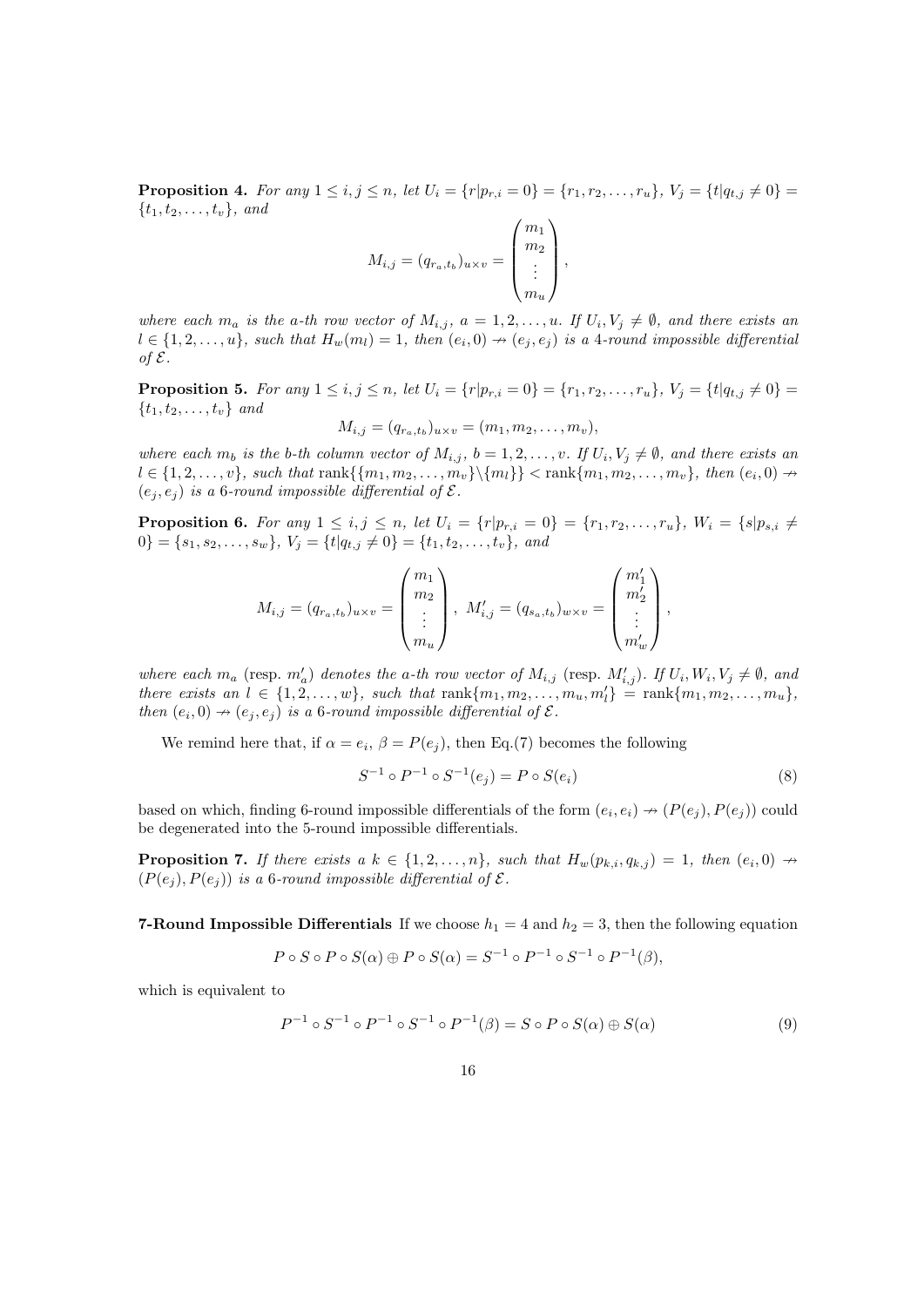could be used to analyze 7-round impossible differentials of  $\mathcal{E}$ . Let  $\alpha = e_i$  and  $\beta = P(e_i)$ , the 7-round case could be degenerated into the 6-round case as follow

$$
P^{-1} \circ S^{-1} \circ P^{-1} \circ S^{-1}(e_j) = S \circ P \circ S(e_i) \oplus S(e_i),\tag{10}
$$

based on which, we can obtain similar criteria as [24] but with slight modification.

**Proposition 8.** For any  $1 \le i, j \le n$ , let  $U_i = \{r \neq i | p_{r,i} = 0\} = \{r_1, r_2, \ldots, r_u\}$ ,  $V_j = \{t | q_{t,j} \neq 0\}$  $0$ <sup>}</sup> = { $t_1, t_2, \ldots, t_v$ }*, and* 

$$
M_{i,j} = (q_{r_a,t_b})_{u \times v} = \begin{pmatrix} m_1 \\ m_2 \\ \vdots \\ m_u \end{pmatrix},
$$

where each  $m_a$  denotes the a-th row vector of  $M_{ij}$ ,  $a = 1, 2, ..., u$ . If  $U_i, V_j \neq \emptyset$ , and there exists an  $l \in \{1,2,\ldots,u\}$ , such that  $H_w(m_l) = 1$ , then  $(e_i,0) \nrightarrow (P(e_j),P(e_j))$  is a 7-round impossible *differential of E.*

**Proposition 9.** For any  $1 \leq i, j \leq n$ , let  $U_i = \{r \neq i | p_{r,i} = 0\} = \{r_1, r_2, \ldots, r_u\}$ ,  $V_i = \{t | q_{t,i} \neq 0\}$  $0$ <sup>}</sup> = { $t_1, t_2, \ldots, t_v$ }*, and* 

$$
M_{i,j} = (q_{r_a,t_b})_{u \times v} = (m_1, m_2, \dots, m_v),
$$

where each  $m_b$  is the b-th column vector of  $M_{i,j}$ ,  $b = 1, 2, ..., v$ . If  $U_i, V_j \neq \emptyset$ , and there exists an  $l \in \{1,2,\ldots,v\}$ , such that  $\text{rank}\{\{m_1,m_2,\ldots,m_v\}\setminus\{m_l\}\} < \text{rank}\{m_1,m_2,\ldots,m_v\}$ , then  $(e_i,0) \rightarrow$  $(P(e_i), P(e_i))$  *is a* 7*-round impossible differential of*  $\mathcal{E}$ *.* 

**Proposition 10.** For any  $1 \le i, j \le n$ , let  $U_i = \{r \ne i | p_{r,i} = 0\} = \{r_1, r_2, \ldots, r_u\}$ ,  $W_i = \{s \ne i\}$  $i|p_{s,i}\neq 0\}\cup\{i|p_{i,i}=0\} = \{s_1,s_2,\ldots,s_w\},\ V_j = \{t|q_{t,j}\neq 0\} = \{t_1,t_2,\ldots,t_v\},\ and$ 

$$
M_{i,j} = (q_{r_a,t_b})_{u \times v} = \begin{pmatrix} m_1 \\ m_2 \\ \vdots \\ m_u \end{pmatrix}, M'_{i,j} = (q_{r_a,t_b})_{w \times v} = \begin{pmatrix} m'_1 \\ m'_2 \\ \vdots \\ m'_w \end{pmatrix},
$$

where each  $m_a$  (resp.  $m'_a$ ) denotes the a-th row vector of  $M_{i,j}$  (resp.  $M'_{i,j}$ ). If  $U_i, W_i, V_j \neq \emptyset$ , and there exists an  $l \in \{1,2,\ldots,w\}$ , such that  $\text{rank}\{m_1,m_2,\ldots,m_u,m'_l\} = \text{rank}\{m_1,m_2,\ldots,m_u\}$ , *then*  $(e_i, 0) \rightarrow (P(e_j), P(e_j))$  *is a* 7*-round impossible differential of*  $\mathcal{E}$ *.* 

# **5 Conclusion**

This paper revisits the practical security evaluation of MISTY structure with SPN round function against linear cryptanalysis. We unify the lower bound of the number of active s-boxes for both differential and linear characteristics. This demonstrates a similar secure level for both MISTY structure and Feistel structure from the viewpoint of resisting DC and LC.

Meanwhile, the resistance of MISTY structure with SPN round function against other kinds of cryptanalytic approaches such as integral and impossible differential cryptanalysis are also studied. The existence of 6-round integral distinguisher is confirmed when the diffusion layer employs a binary invertible matrix, and the criteria for characterizing 5*/*6*/*7-round impossible differentials are described. These results will benefit us to understand the security level of MISTY structure.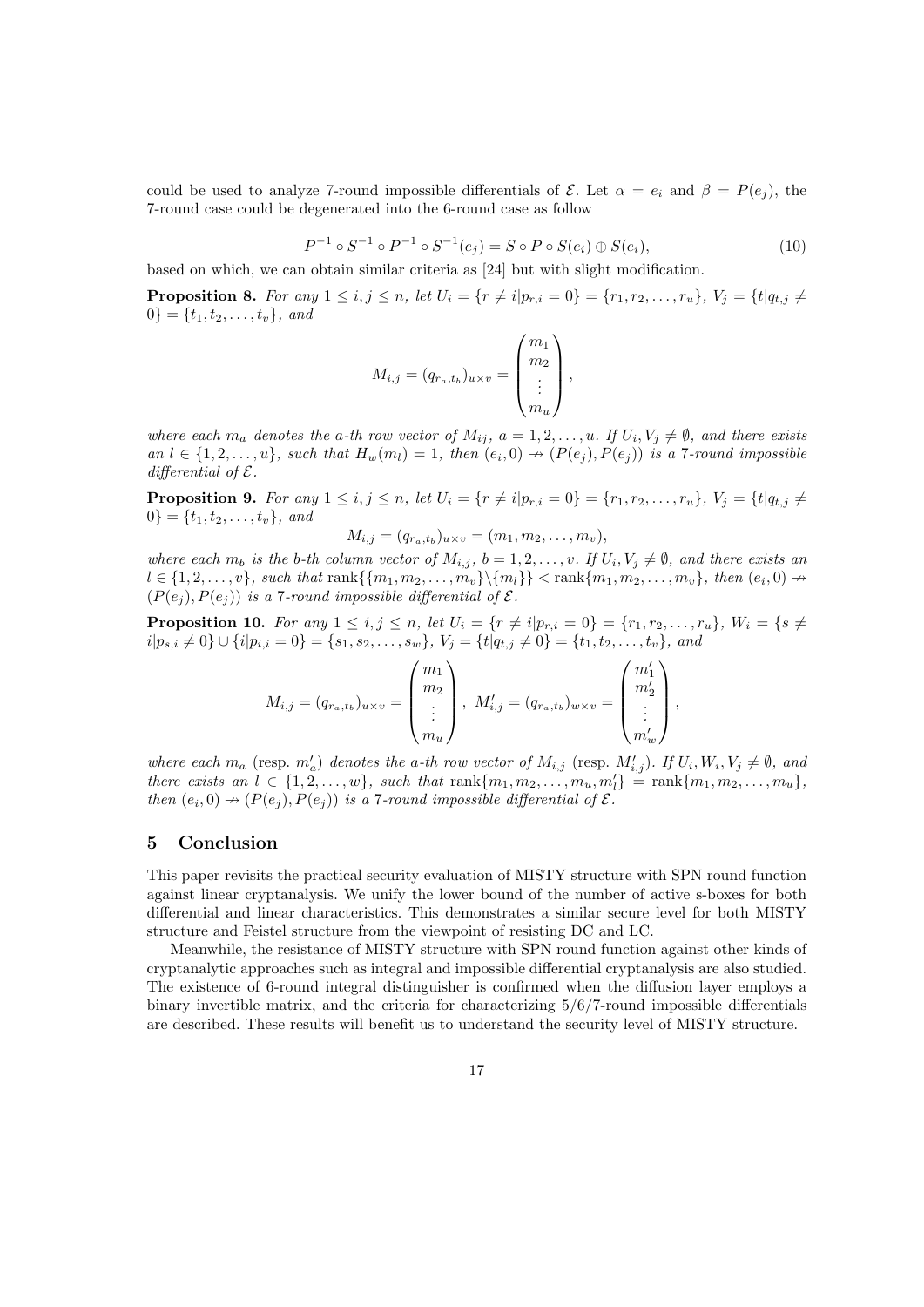## **Acknowledgment**

The work in this paper is supported by the National Natural Science Foundation of China (No: 61070215, 61103192), the Program for Changjiang Scholars and Innovative Research Team in University of Ministry of Education of China (No: IRT1012), and the Fund for Creative Research Groups of the Natural Science Foundation of Hunan Province, China (No: 11FH002).

# **References**

- 1. Kazumaro Aoki, Tetsuya Ichikawa, Masayuki Kanda, Mitsuru Matsui, Shiho Moriai, Junko Nakajima, and Toshio Tokita. Camellia: a 128-Bit block cipher suitable for multiple platforms – design and analysis. SAC 2000, LNCS 2012, pp. 39–56, Springer, 2001.
- 2. Kazumaro Aoki, and Kazuo Ohta. Strict evaluation of the maximum average of differential probability and the maxumum average of linear probability. IEICE Trans. Fundamentals E80-A(1), pp. 2–8, 1997.
- 3. Thomas Baign`eres and Matthieu Finiasz. Dial C for Cipher. SAC 2006, LNCS 4356, pp. 76–95, Springer, 2007.
- 4. Thomas Baignères and Matthieu Finiasz. KFC The Krazy Feistel Cipher. ASIACRYPT 2006, LNCS 4284, pp. 380–395, Springer, 2006.
- 5. Eli Biham. On Matsui's linear cryptanalysis. EUROCRYPT 1994, LNCS 950, pp. 341–355, Springer, 1995.
- 6. Eli Biham, Alex Biryukov, and Adi Shamir. Cryptanalysis of Skipjack reduced to 31 rounds using impossible differentials. EUROCRYPT 1999, LNCS 2595, pp.12–23, Springer 1999.
- 7. Eli Biham and Adi Shamir. Differential cryptanalysis of DES-like cryptosystems. Journal of Cryptology, Vol 3, pp. 3–72, Springer, 1991.
- 8. Andrey Bogdanov. On unbalanced Feistel networks with contracting MDS diffusion. Designs, Codes, and Cryptography, 59(1-3), pp. 35–58, Springer, 2011.
- 9. Joan Daemen. Cipher and hash function design strategies based on linear and differential cryptanalysis, Doctoral Dissertation, March 1995, K.U.Leuven
- 10. Joan Daemen, Vincent Rijmen. The wide trail design strategy. IMA Cryptography and Coding 2001, LNCS 2260, pp. 222–238, Springer, 2001.
- 11. Joan Daemen , Lars Ramkilde Knudsen, Vincent Rijmen. The block cipher Square. FSE 1997, LNCS 1267, pp. 149–165, Springer, 1997.
- 12. Joan Daemen, and Vincent Rijmen. The desigh of Rijndael–AES, the advanced encryption standard. Springer, 2002.
- 13. Henri Gilbert and Marine Minier. New results on the pseudorandomness of some blockcipher constructions. FSE 2001, LNCS 2355, pp. 248–266, Springer, 2002.
- 14. Yasuo Hatano, Hiroki Sekine and Toshinobu Kaneko. Higher order diffrential attack of Camellia (II). SAC 2002, LNCS 2595, pp. 129-146, Springer, 2003.
- 15. Seokhie Hong, Sangjin Lee, Jongin Lim, Jaechul Sung, Donghyeon Cheon, and Inho Cho. Provable security against differential and linear cryptanalysis for the SPN structure. FSE 2000, LNCS 1978, pp. 273–283, Springer, 2001.
- 16. Ju-Sung Kang, Seokhie Hong, Sangjin Lee, Okyeon Yi, Choonsik Park, Jongin Lim. Practial and Provable Security against Differential and Linear Cryptanalysis for Substitution-Permutation Networks. ETRI Journal, 23(4): 158-167. 2001.
- 17. Jongsung Kim, Seokhie Hong, Jaechul Sung, Sanjin Lee, Jonggin Lim, and Soohak Sung. Impossible differential cryptanalysis for block cipher structures. INDOCRYPT 2003, LNCS 2904, pp. 82-96, Springer, 2003.
- 18. Jongsung Kim, Seokhie Hong, Jongin Lim. Impossible differential cryptanalysis using matrix method. Discrete Mathematics, Vol 310, Issue 5, pp. 988–1002, Elsevier, 2010.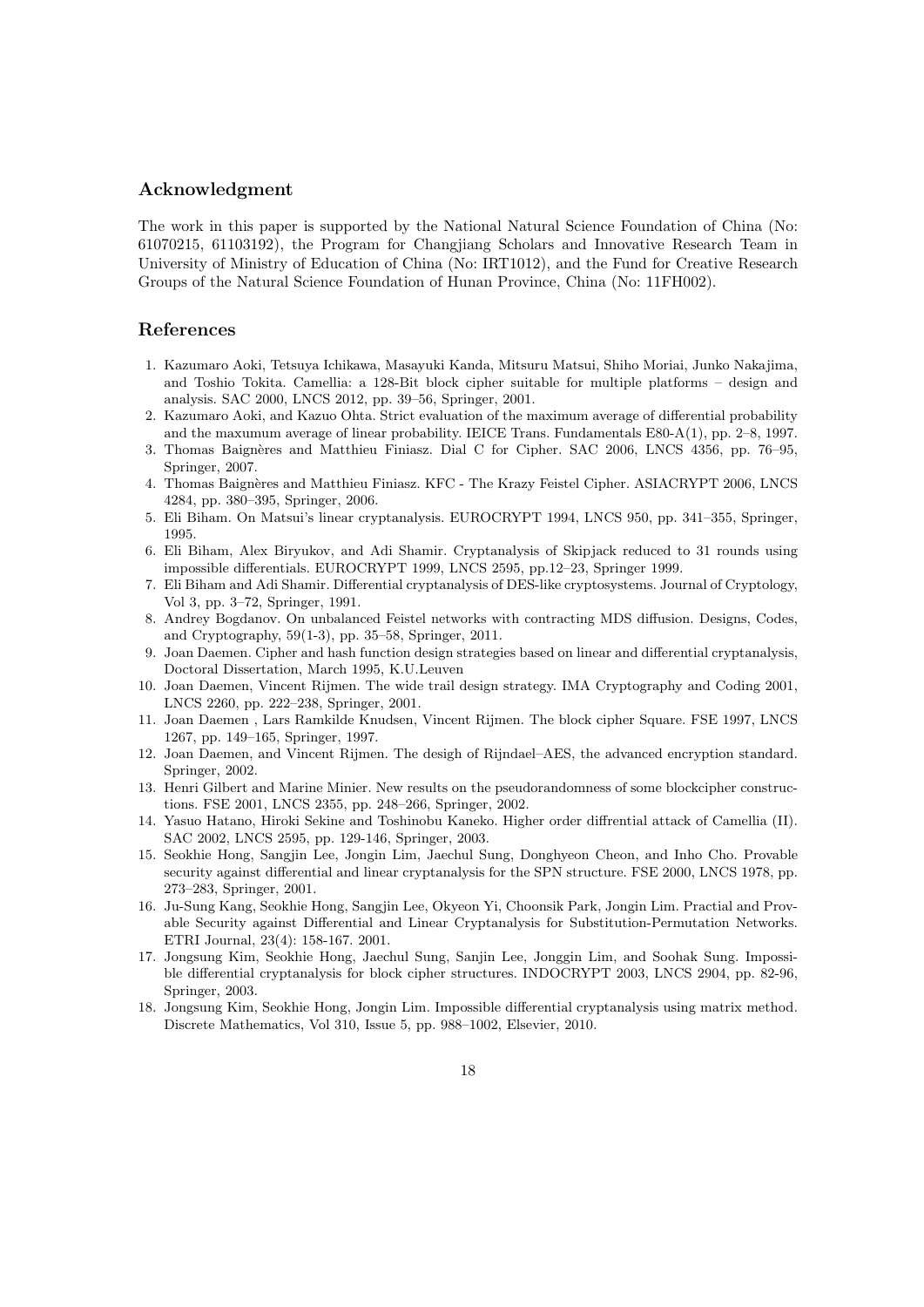- 19. Lars Ramkilde Knudsen. Pracital secure Feistel ciphers. FSE 1994, LNCS 809, pp. 211–221, Springer, 1994.
- 20. Lars Ramkilde Knudsen. DEAL a 128-bit block cipher. Technical Report 151, Department of Informatics, University of Bergen, Norway, Feb. 1998.
- 21. Lars Ramkilde Knudsen, David Wagner. Integral cryptanalysis. FSE 2002, LNCS 2365, pp. 112–127, Springer, 2002.
- 22. Masayuki Kanda. Practical security evaluation against differential and linear cryptanalysis for Feistel ciphers with SPN round function. SAC 2000, LNCS 2012, pp. 324–338, Springer, 2001.
- 23. Xuejia Lai, James L. Massey, Sean Murphy. Markov ciphers and differential cryptanalysis. EURO-CRYPT 1991, LNCS 547, pp. 17–38, Springer, 1991.
- 24. Ruilin Li, Bing Sun, and Chao Li. Impossible differential cryptanalysis of SPN ciphers. IET Information Security, Vol 5, Issue 2, pp. 111–120, 2011. Also avaiable through http://eprint.iacr.org/2010/307.
- 25. Ping Li, Bing Sun, and Chao Li. Integral cryptanalysis of ARIA. Inscrypt 2009, LNCS 6151, pp. 1–14, Springer, 2010.
- 26. Yiyuan Luo, Zhongming Wu, Xuejia Lai, Guang Gong. Unified impossible differential cryptanalysis on block cipher structures. Cryptology ePrint Archive, Report 2009/627. Available through: http://eprint.iacr.org/2009/627.
- 27. Mitsuru Matsui. Linear cryptanalysis method for DES cipher. EUROCRYPT 1993, LNCS 765, pp. 386–397, Springer, 1994.
- 28. Mitsuru Matsui. On correlation between the order of S-boxes and the strength of DES. EUROCRYPT 1994, LNCS 950, pp. 366–375, Springer, 1995.
- 29. Mitsuru Matsui. New structure of block ciphers with provable security against differential and linear cryptanalysis. FSE 1996, LNCS 1039, pp. 205–218, Springer, 1996.
- 30. Mitsuru Matsui. New block encryption algorithm MISTY. FSE 1997, LNCS 1267, pp. 54–68, Springer, 1997.
- 31. Kaisa Nyberg. Linear approximation of block ciphers. EUROCRYPT 1994, LNCS 950, pp. 439–444, Springer, 1995.
- 32. Kaisa Nyberg, and Lars Ramkilde Knudsen. Provable security against a differential attcks. Journal of Cryptology, 8(1), pp. 27–37, Springer, 1995.
- 33. Sangwoo Park, Soo Hak Sung, Sanjin Lee, and Jongin Lim. Improving the upper bound on the maximum differential and the maximum linear hull probability for SPN structures and AES. FSE 2003, LNCS 2887, pp. 247–260, Springer, 2003.
- 34. Vincent Rijmen, Joan Daemon, Bart Preneel, Antoon Bosselaers, and Erik De Win. The cipher SHARK, FSE 1996, LNCS 1039, pp. 99–111, Springer, 1996.
- 35. Kyoji Shibutani. On the diffusion of generalized Feistel structures regarding differential and linear cryptanalysis. SAC 2010, LNCS 6544, pp. 211–228, Springer, 2011.
- 36. Taizo Shirai and Kyoji Shibutani. Improving immunity of Feistel ciphers against differential cryptanalysis by using multiple MDS matrices. FSE 2004, LNCS 3017, pp. 260–278, Sorubger, 2004.
- 37. Taizo Shirai, and Bart Preneel. On Feistel ciphers using optimal diffusion mappings across multiple rounds. ASIACRYPT 2004, LNCS 3329, pp. 1–15, 2004.
- 38. Taizo Shirai, Kyoji Shibutani. On Feistel structures using a diffusion switching mechanism. FSE 2006, LNCS 4047, pp. 41–56. Springer, 2006.
- 39. Taizo Shirai, Kiyomichi Araki. On generalized Feistel structures using the diffusion switching mechanism. IEICE Trans. Fundamentals E91-A(8), pp. 2120–2129, 2008.
- 40. Specification of the 3GPP confidentiality and Integrity algorithm KASUMI. Available through http://www.etsi.org/.
- 41. Serge Vaudenay. Decorrelation: a theory for block cipher security. Journal of Cryptology, Vol 16, Issue 4, pp. 249–286, Springer, 2003.
- 42. Wenling Wu, Wentao Zhang, and Dongdai Lin. Security on generalized Feistel scheme with SP round function. Int. J. Network Security, vol. 3, No. 3, pp. 215–224, 2006.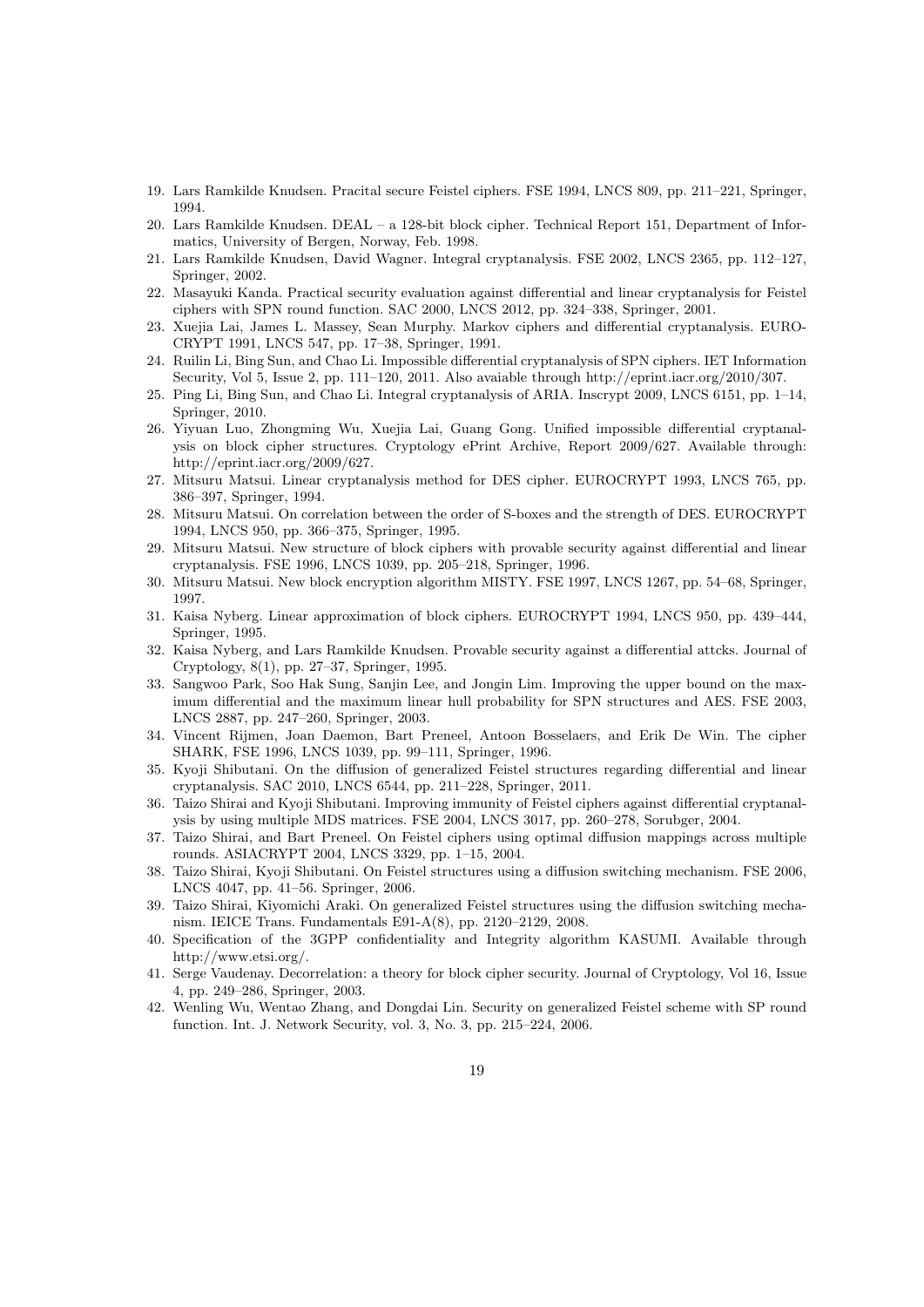- 43. Yuechuan Wei, Ping Li, Bing Sun, Chao Li. Impossible differential cryptanalysis on Feistel ciphers with SP and SPS round functions. ACNS 2010, LNCS 6123, pp. 105–122, Springer, 2010.
- 44. Huihui Yap, Khoongming Khoo, and Axel Poschmann. Parallelizing the Camellia and SMS4 block ciphers. AFRICACRYPT 2010, LNCS 6055, pp. 387–406, Springer, 2010.

# **A Distinguishing Properties of p-Camellia**

# **A.1 Brief Description of p-Camellia**

The block cipher p-Camellia<sup>5</sup> shares the same round function and the  $FL/FL<sup>−1</sup>$  transformation as that of Camellia, except that the high-level structure is modified from Feistel to MISTY. One can refer Fig. 3 and Fig. 4 to compare the difference between Camellia and p-Camellia.



**Fig. 4.** Description of p-Camellia

The round function of p-Camellia (Camellia) is SPN type. It consists of three layers of operations: a round key addition layer, a substitution layer and a diffusion layer. The round key addition layer is defined by the XOR of the round-key and the input. The substitution layer is a non-linear bijective transformation *S* over  $\mathbb{F}_{2^8}^8$  defined by eight parallel s-boxs on  $\mathbb{F}_{2^8}$  as follow:

 $S: \mathbb{F}_{2^8}^8 \rightarrow \mathbb{F}_{2^8}^8, \quad S(\cdot) = (s_1(\cdot), s_2(\cdot), s_3(\cdot), s_4(\cdot), s_2(\cdot), s_3(\cdot), s_4(\cdot), s_1(\cdot)),$ 

where  $s_1(\cdot)$ ,  $s_2(\cdot)$ ,  $s_3(\cdot)$ , and  $s_4(\cdot)$  are some  $8 \times 8$  s-boxes.

<sup>5</sup> We use the same notations as in [44]. In fact, there is a *slight distinction* between the basic notation for Feistel structure in [1] and as that in [44]. However, this dose not influence our analysis.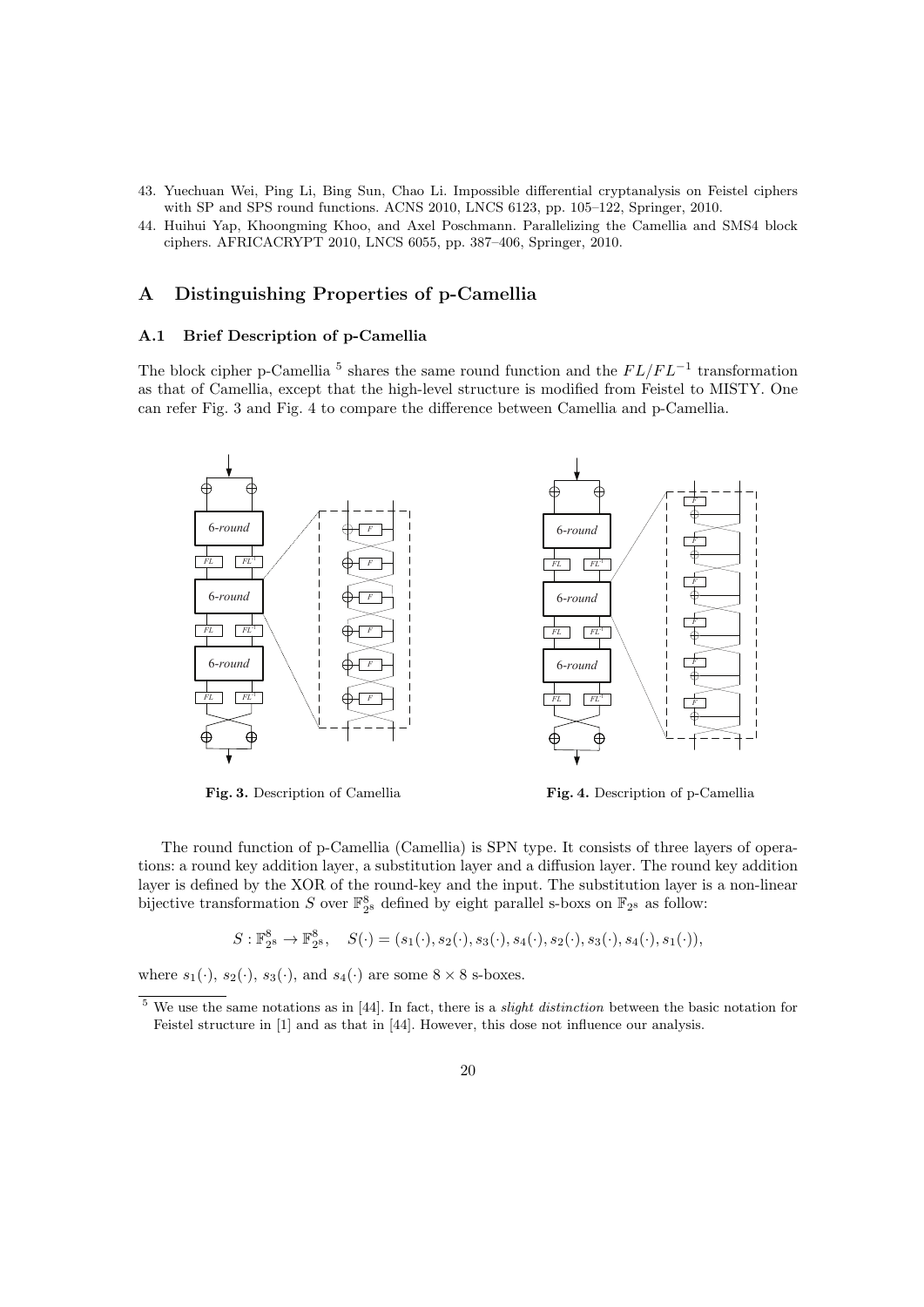The diffusion layer which provides the avalanche effect employs an invertible linear transformation *P* defined over  $\mathbb{F}_2^{8\times 8}$ .  $\hat{P}$  and its inversion  $P^{-1}$  are defined by the following binary matrices

$$
P = \left( \begin{array}{cccc} 1&0&1&1&0&1&1&1 \\ 1&1&0&1&1&0&1&1 \\ 1&1&1&0&1&1&0&1 \\ 0&1&1&1&1&1&1&0 \\ 1&1&0&0&0&1&1&1 \\ 0&1&1&0&1&0&1&1 \\ 0&0&1&1&1&1&0&1 \end{array} \right), \quad P^{-1} = \left( \begin{array}{cccc} 0&1&1&1&0&1&1&1 \\ 1&0&1&1&1&0&1&1 \\ 1&1&0&1&1&1&0&1 \\ 1&1&0&1&1&1&0&1 \\ 1&1&0&0&1&0&1&1 \\ 0&1&1&0&1&1&0&1 \\ 0&0&1&1&1&1&1&0 \\ 1&0&0&1&0&1&1&1 \end{array} \right)
$$

*.*

### **A.2 Integral Distinguishers of Reduced-Round p-Camellia**

We can apply the criterion from Section 4.2 to find the 6-round integral distinguishers of p-Camellia, all of which have been verified experimentally.

#### **6-round Integral Distinguishers of p-Camellia**

 $((C, C, C, C, C, C, C, C), (A, C, C, C, C, C, C, C, C)) \rightarrow ((D, D, D, B, D, B, B, D), (?, 7, ?, ?, ?, ?, ?))$  $((C, C, C, C, C, C, C, C), (C, A, C, C, C, C, C, C)) \rightarrow ((B, D, D, D, D, B, B), (?,?,?,?,?,?,?,?),'))$  $((C, C, C, C, C, C, C, C), (C, C, A, C, C, C, C, C)) \rightarrow ((D, B, D, D, B, D, D, B), (?,?,?,?,?,?,?,),'))$  $((C, C, C, C, C, C, C, C), (C, C, C, A, C, C, C, C)) \rightarrow ((D, D, B, D, B, B, D, D), (?,?,?,?,?,?,?,?,),'))$  $((C, C, C, C, C, C, C, C), (C, C, C, C, A, C, C, C))$   $\rightarrow ((B, B, B, B, B, B, B, B, C, C, C, C, T, T, T, T, T, T, T, T))$  $((C, C, C, C, C, C, C, C), (C, C, C, C, C, C, A, C, C)) \rightarrow ((B, B, B, B, B, B, B, B), (?,?,?,?,?,?,?,),'))$  $((C, C, C, C, C, C, C, C), (C, C, C, C, C, C, C, C, A, C)) \rightarrow ((B, B, B, B, B, B, B, B), (?,?,?,?,?,?,?,?,),'))$  $((C, C, C, C, C, C, C, C, C), ((C, C, C, C, C, C, C, C, A)) \rightarrow ((B, B, B, B, B, B, B, B), ((?,?,?,?,?,?,?,),'))$ 

Besides the above 6-round integral distinguishers, according to the special arrangement of s-boxs in the substitution layer, we also detect the following 7-round integral distinguishers of p-Camellia *without* the  $FL/FL^{-1}$  transformation. The proof can be provided based on the counting methods (see e.g. [14, 25]).

# **7-round Integral Distinguishers of p-Camellia** *without F L/F L−***<sup>1</sup>**

 $((C, C, A_3, A_4, A_5, C, C, C), (C, C, C, C, C, C, C, C)) \rightarrow ((D, D, D, B, D, B, D), (?,?,?,?,?,?,?,),'))$ ((*A*1*, C, C, A*4*, C, A*6*, C, C*)*,*(*C, C, C, C, C, C, C, C*)) *→* ((*B, D, D, D, D, D, B, B*)*,*(?*,* ?*,* ?*,* ?*,* ?*,* ?*,* ?*,* ?))  $((A_1, A_2, C, C, C, C, A_7, C), (C, C, C, C, C, C, C, C)) \rightarrow ((D, B, D, D, B, D, D, B), (?,?,?,?,?,?,?,),'))$  $((C, A_2, A_3, C, C, C, C, A_8), (C, C, C, C, C, C, C, C)) \rightarrow ((D, D, B, D, B, B, D, D), (?,?,?,?,?,?,?,),'))$ 

where " $A_i||A_j||A_k$ " denotes an active state of 3-byte with positions being  $(i, j, k)$ .

# **A.3 Impossible Differentials of Reduced-Round p-Camellia**

According to the definition of *P* and  $P^{-1}$  in the diffusion layer, we can apply the criteria from Section 4.3 to detect reduced-round impossible differentials in p-Camellia.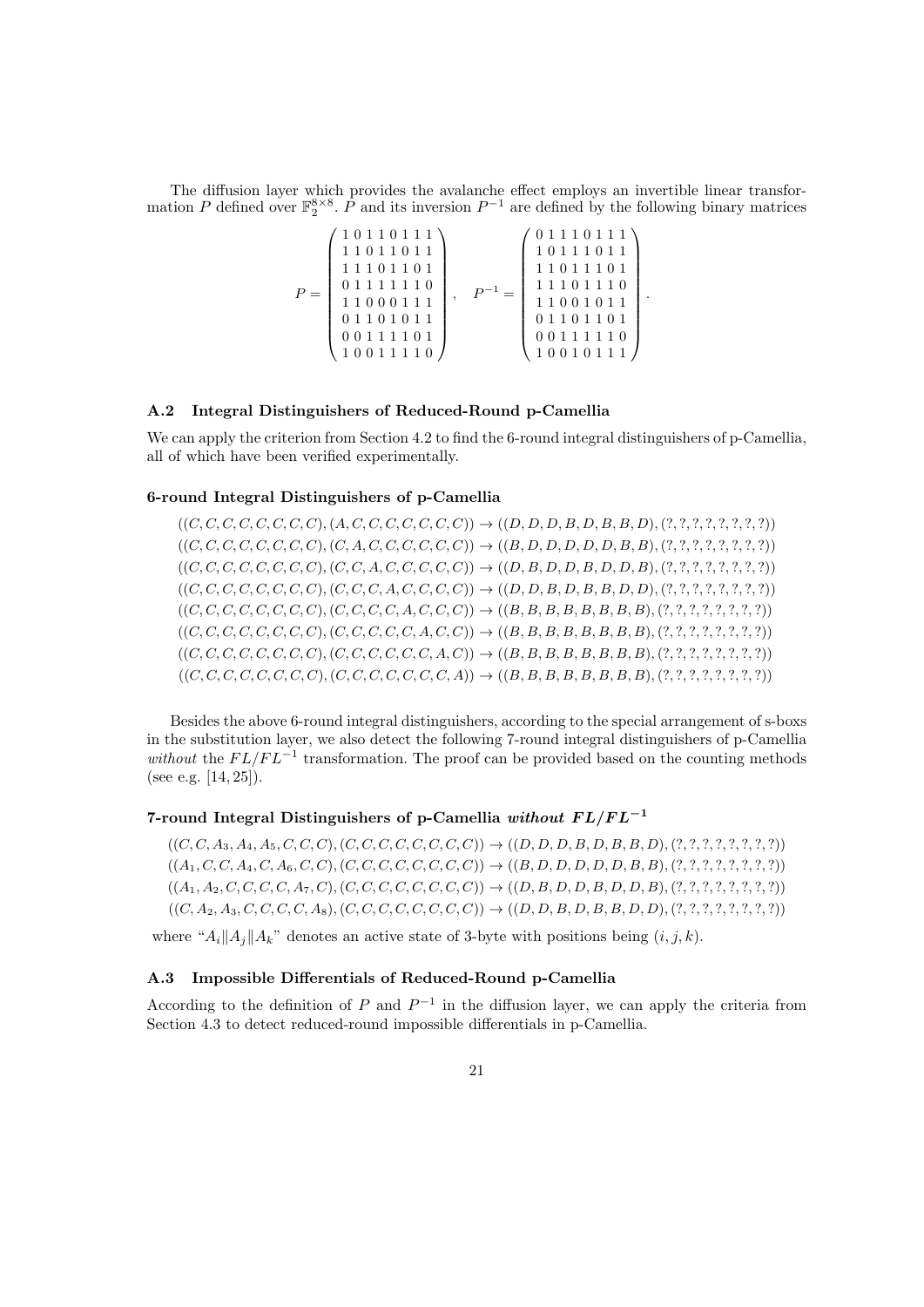**5-round Impossible Differentials of p-Camellia** From Proposition 3, for any  $1 \leq i, j \leq 8$ ,  $(e_i, 0) \nrightarrow (e_j, e_j)$  is a 5-round impossible differential of p-Camellia, since we can find a  $1 \leq k \leq 8$ such that  $p_{k,i} + q_{k,j} = 1$ .

## **6-round Impossible Differentials of p-Camellia**

*Case 1.* From Proposition 4, we do not find 6-round impossible differentials of p-Camellia.

*Case 2.* Table 4 shows 6-round impossible differentials of p-Camellia found by Proposition 5.

*Case 3.* Table 5 shows 6-round impossible differentials of p-Camellia found by Proposition 6.

*Case 4.* From Proposition 7, for any  $1 \leq i, j \leq 8$ ,  $(e_i, 0) \rightarrow (P(e_j), P(e_j))$  is a 6-round impossible differential of p-Camellia.

**Table 4.** Case 2: 6-round impossible differentials  $e_i \rightarrow e_j$  of p-Camellia

**Table 5.** Case 3: 6-round impossible differentials  $e_i \nrightarrow e_j$  of p-Camellia

|      | 1, 2, 3, 5, 8 |  |  |
|------|---------------|--|--|
| 1978 | 3, 4, 5, 6    |  |  |

The following two examples explain the procedure when utilizing Proposition 4 and 5 to detect the 6-round impossible differential  $(e_1, 0) \rightarrow (e_1, e_1)$ .

*Example 1.* Given  $i = j = 1$ , then  $U_1 = \{4, 6, 7\}$ , and  $V_1 = \{2, 3, 4, 5, 8\}$ , thus

$$
M_{1,1} = \begin{pmatrix} 1 & 1 & 0 & 1 & \mathbf{0} \\ 1 & 1 & 0 & 1 & \mathbf{1} \\ 0 & 1 & 1 & 1 & \mathbf{0} \end{pmatrix} \triangleq (m_1, m_2, m_3, m_4, m_5).
$$

One can verify that

rank
$$
\{m_1, m_2, m_3, m_4, m_5\}
$$
  $\setminus \{m_5\}$  = 2 < 3 = rank $\{m_1, m_2, ..., m_5\}$ ,

thus  $(e_1, 0) \rightarrow (e_1, e_1)$  is a 6-round impossible differential of p-Camellia.